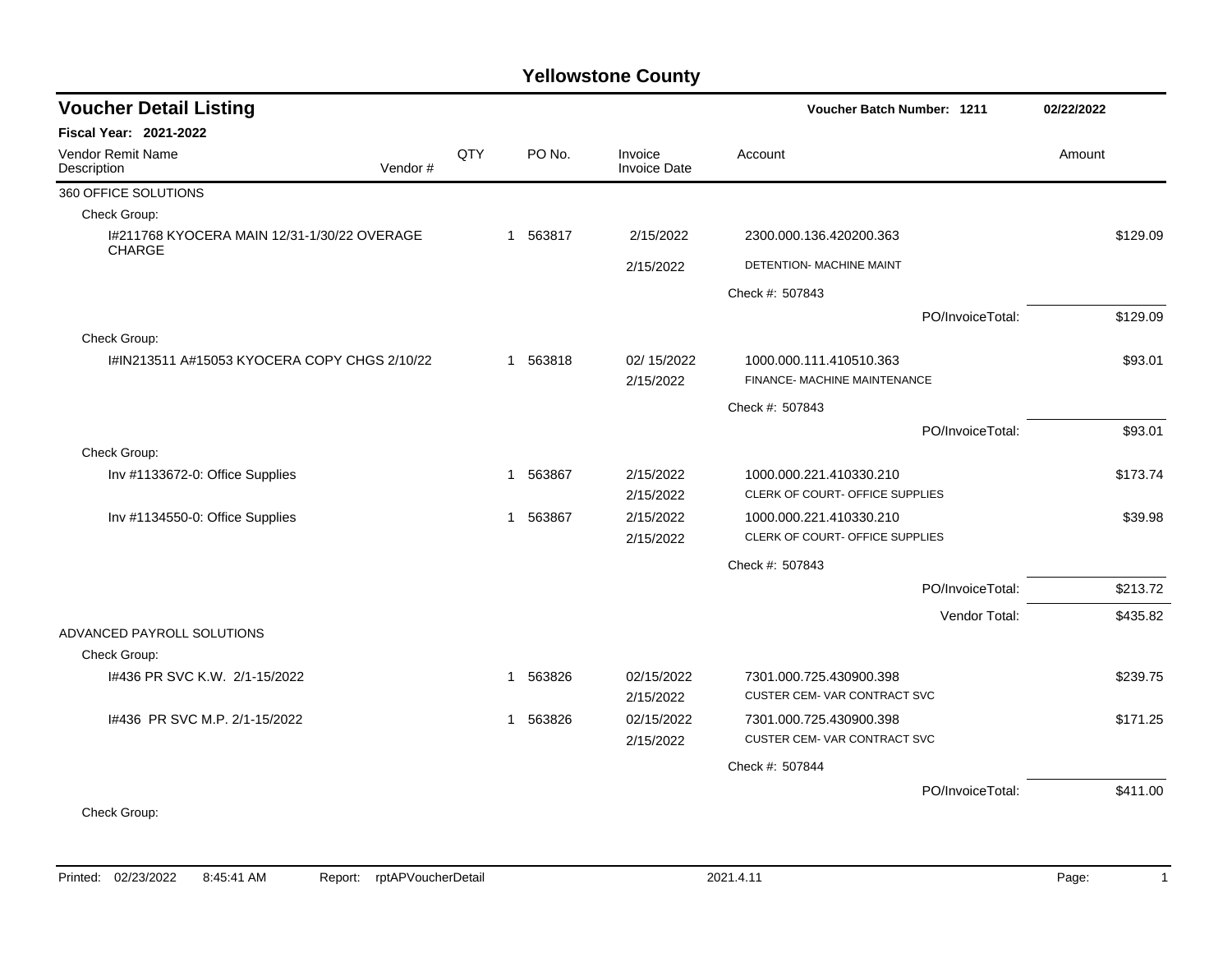|                                              |                            |             |          | <b>Yellowstone County</b>      |                                                                  |                  |            |
|----------------------------------------------|----------------------------|-------------|----------|--------------------------------|------------------------------------------------------------------|------------------|------------|
| <b>Voucher Detail Listing</b>                |                            |             |          |                                | Voucher Batch Number: 1211                                       |                  | 02/22/2022 |
| Fiscal Year: 2021-2022                       |                            |             |          |                                |                                                                  |                  |            |
| Vendor Remit Name<br>Description             | QTY<br>Vendor#             |             | PO No.   | Invoice<br><b>Invoice Date</b> | Account                                                          |                  | Amount     |
| I#435 PR SVC L.S. 2/1/15/2022                |                            | 250         | 563827   | 2/15/2022<br>2/15/2022         | 7302.000.726.430900.397<br>HUNTLEY PROJ CEM- FIXED CONTRACT SVCS |                  | \$337.50   |
| 1#435 PR SVC M.H. 2/1-15/2022                |                            | 500         | 563827   | 2/15/2022<br>2/15/2022         | 7302.000.726.430900.397<br>HUNTLEY PROJ CEM- FIXED CONTRACT SVCS |                  | \$675.00   |
| I#435 PR SVC R.P. 2/1-15/2022                |                            | 737.5       | 563827   | 2/15/2022<br>2/15/2022         | 7302.000.726.430900.397<br>HUNTLEY PROJ CEM- FIXED CONTRACT SVCS |                  | \$995.63   |
|                                              |                            |             |          |                                | Check #: 507844                                                  |                  |            |
|                                              |                            |             |          |                                |                                                                  | PO/InvoiceTotal: | \$2,008.13 |
|                                              |                            |             |          |                                |                                                                  | Vendor Total:    | \$2,419.13 |
| ANGEL HORSES INC<br>Check Group:             |                            |             |          |                                |                                                                  |                  |            |
| 2021 C01876 BUFD Reduction                   |                            | $\mathbf 1$ | 563836   | 02/15/2022<br>2/15/2022        | 7920.000.000.021100.000<br>REFUND REVOLVING DUE TO OTHER FUNDS   |                  | \$100.00   |
|                                              |                            |             |          |                                | Check #: 507845                                                  |                  |            |
|                                              |                            |             |          |                                |                                                                  | PO/InvoiceTotal: | \$100.00   |
|                                              |                            |             |          |                                |                                                                  | Vendor Total:    | \$100.00   |
| ANGEL LIND'S DAIRY INC                       |                            |             |          |                                |                                                                  |                  |            |
| Check Group:<br>I# 8013677 A# YOUTHS / Dairy |                            | $\mathbf 1$ | 563812   | 02/15/2022<br>2/15/2022        | 2399.000.235.420250.223<br>YSC-FOOD                              |                  | \$174.61   |
|                                              |                            |             |          |                                | Check #: 507846                                                  |                  |            |
|                                              |                            |             |          |                                |                                                                  | PO/InvoiceTotal: | \$174.61   |
|                                              |                            |             |          |                                |                                                                  | Vendor Total:    | \$174.61   |
| ARD, BETTY LOU                               |                            |             |          |                                |                                                                  |                  |            |
| Check Group:                                 |                            |             |          |                                |                                                                  |                  |            |
| 2021 C05542 BUFD Reduction                   |                            |             | 1 563848 | 02/15/2022<br>2/15/2022        | 7920.000.000.021100.000<br>REFUND REVOLVING DUE TO OTHER FUNDS   |                  | \$240.00   |
|                                              |                            |             |          |                                | Check #: 507847                                                  |                  |            |
|                                              |                            |             |          |                                |                                                                  | PO/InvoiceTotal: | \$240.00   |
|                                              |                            |             |          |                                |                                                                  | Vendor Total:    | \$240.00   |
| Printed: 02/23/2022<br>8:45:41 AM            | Report: rptAPVoucherDetail |             |          |                                | 2021.4.11                                                        |                  | Page:      |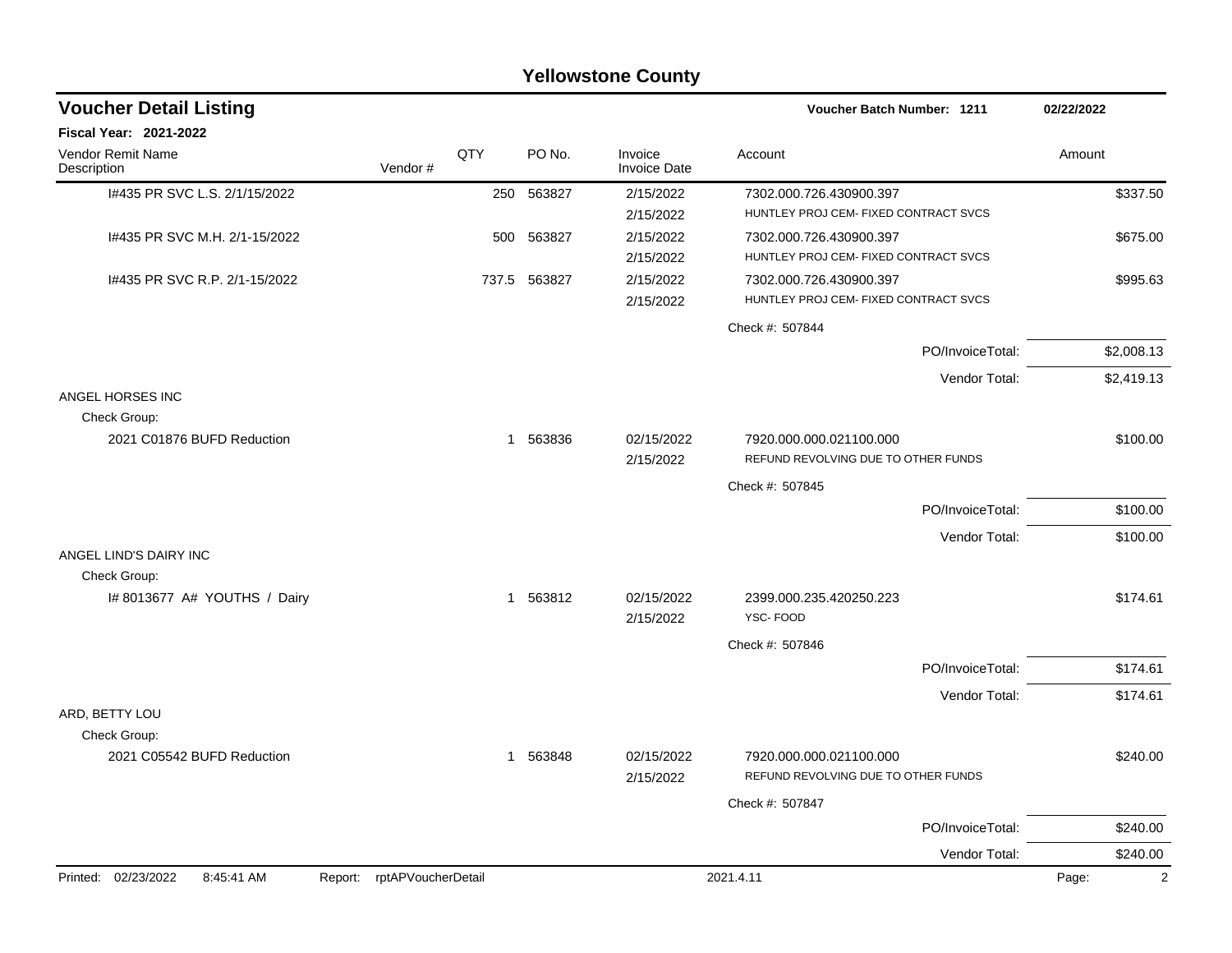| <b>Voucher Detail Listing</b>                |                    |     |          |                         | Voucher Batch Number: 1211                                     |                  | 02/22/2022 |
|----------------------------------------------|--------------------|-----|----------|-------------------------|----------------------------------------------------------------|------------------|------------|
| Fiscal Year: 2021-2022                       |                    |     |          |                         |                                                                |                  |            |
| Vendor Remit Name<br>Description             | Vendor#            | QTY | PO No.   | Invoice<br>Invoice Date | Account                                                        |                  | Amount     |
| BAILEY, DUNNY                                |                    |     |          |                         |                                                                |                  |            |
| Check Group:                                 |                    |     |          |                         |                                                                |                  |            |
| I#20-1137 REIMB FOR BLS VIDEOS               |                    |     | 1 563808 | 02/15/2022<br>2/15/2022 | 2300.000.136.420200.380<br>DETENTION- TRAINING                 |                  | \$134.45   |
|                                              |                    |     |          |                         | Check #: 507848                                                |                  |            |
|                                              |                    |     |          |                         |                                                                | PO/InvoiceTotal: | \$134.45   |
|                                              |                    |     |          |                         |                                                                | Vendor Total:    | \$134.45   |
| BERINGER, JOLYN M                            |                    |     |          |                         |                                                                |                  |            |
| Check Group:                                 |                    |     |          |                         |                                                                |                  |            |
| 2021 C00298B BUFD Reduction                  |                    |     | 1 563850 | 02/15/2022<br>2/15/2022 | 7920.000.000.021100.000<br>REFUND REVOLVING DUE TO OTHER FUNDS |                  | \$100.00   |
|                                              |                    |     |          |                         | Check #: 507849                                                |                  |            |
|                                              |                    |     |          |                         |                                                                | PO/InvoiceTotal: | \$100.00   |
|                                              |                    |     |          |                         |                                                                | Vendor Total:    | \$100.00   |
| BEUTLER, DONNA                               |                    |     |          |                         |                                                                |                  |            |
| Check Group:                                 |                    |     |          |                         |                                                                |                  |            |
| 2021 C09210 BUFD Reduction                   |                    |     | 1 563809 | 02/15/2022<br>2/15/2022 | 7920.000.000.021100.000<br>REFUND REVOLVING DUE TO OTHER FUNDS |                  | \$90.00    |
|                                              |                    |     |          |                         | Check #: 507850                                                |                  |            |
|                                              |                    |     |          |                         |                                                                | PO/InvoiceTotal: | \$90.00    |
|                                              |                    |     |          |                         |                                                                | Vendor Total:    | \$90.00    |
| BILLINGS CONSTRUCTION SUPPLY                 |                    |     |          |                         |                                                                |                  |            |
| Check Group:                                 |                    |     |          |                         |                                                                |                  |            |
| I#1371 VIP Lot Toilet 1/14-17/22             |                    |     | 1 563789 | 02/15/2022<br>2/15/2022 | 5810.000.554.460443.398<br>N PARKING LOT- SECURITY             |                  | \$105.55   |
|                                              |                    |     |          |                         | Check #: 507851                                                |                  |            |
|                                              |                    |     |          |                         |                                                                | PO/InvoiceTotal: | \$105.55   |
|                                              |                    |     |          |                         |                                                                | Vendor Total:    | \$105.55   |
| <b>BILLINGS YELLOW CAB</b><br>Check Group:   | 036343             |     |          |                         |                                                                |                  |            |
| Printed: 02/23/2022<br>8:45:41 AM<br>Report: | rptAPVoucherDetail |     |          |                         | 2021.4.11                                                      |                  | 3<br>Page: |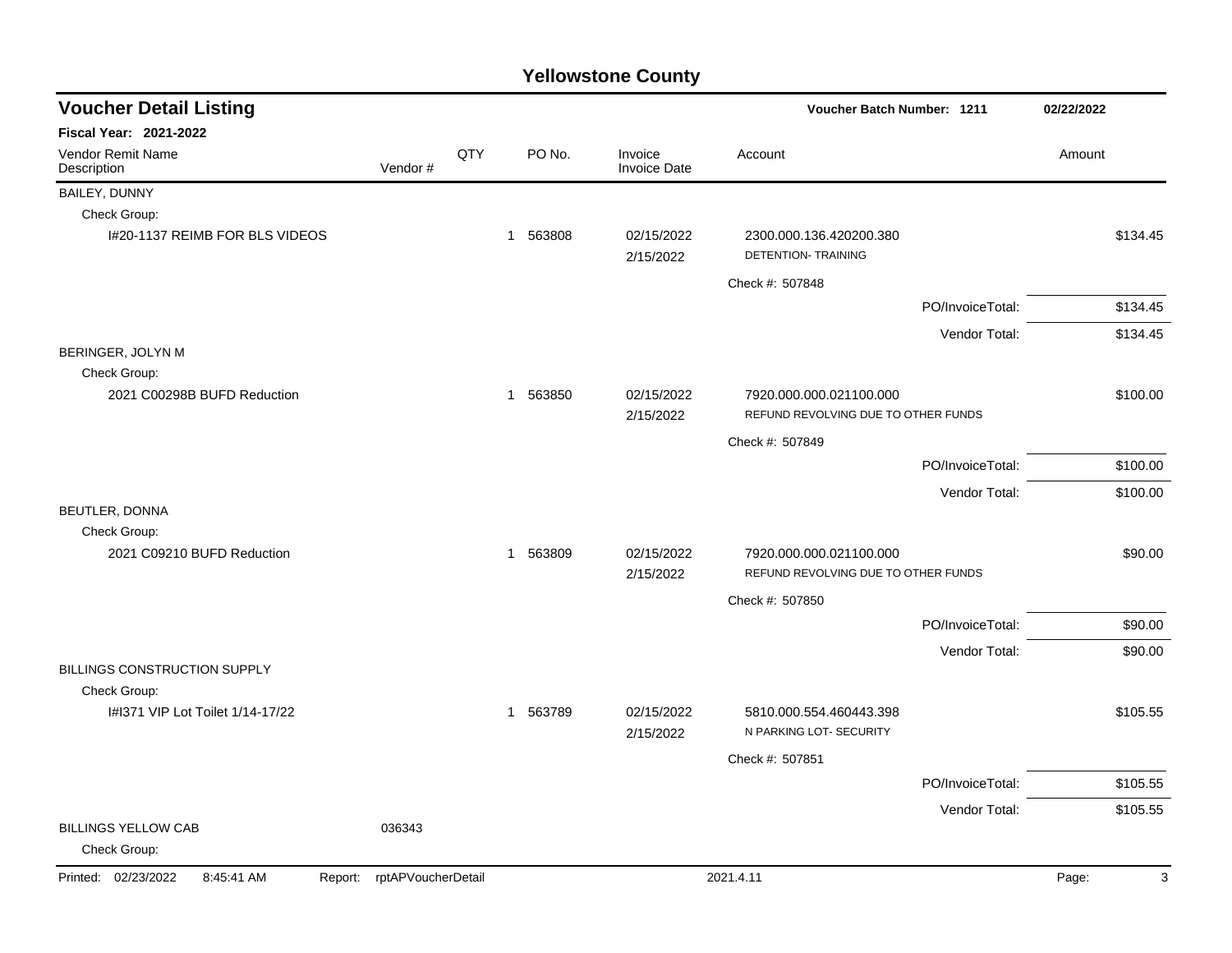|                                             |                               |     |                        | <b>I CIIOWSLUIIC COUIILY</b>   |                                                                             |            |
|---------------------------------------------|-------------------------------|-----|------------------------|--------------------------------|-----------------------------------------------------------------------------|------------|
| <b>Voucher Detail Listing</b>               |                               |     |                        |                                | Voucher Batch Number: 1211                                                  | 02/22/2022 |
| Fiscal Year: 2021-2022                      |                               |     |                        |                                |                                                                             |            |
| Vendor Remit Name<br>Description            | Vendor#                       | QTY | PO No.                 | Invoice<br><b>Invoice Date</b> | Account                                                                     | Amount     |
| I#1267 TAXI SERVICE                         |                               |     | 563794<br>$\mathbf{1}$ | 02/15/2022<br>2/15/2022        | 2300.000.136.420200.310<br>DETENTION- PRISONER TRANSPORT<br>Check #: 507852 | \$112.25   |
|                                             |                               |     |                        |                                | PO/InvoiceTotal:                                                            | \$112.25   |
|                                             |                               |     |                        |                                | Vendor Total:                                                               | \$112.25   |
| <b>BLONSKI, KAREN</b><br>Check Group:       |                               |     |                        |                                |                                                                             |            |
| 2021 C05454 BUFD Reduction                  |                               |     | 1 563846               | 02/15/2022<br>2/15/2022        | 7920.000.000.021100.000<br>REFUND REVOLVING DUE TO OTHER FUNDS              | \$240.00   |
|                                             |                               |     |                        |                                | Check #: 507853                                                             |            |
|                                             |                               |     |                        |                                | PO/InvoiceTotal:                                                            | \$240.00   |
| BOB BARKER COMPANY, INC                     | 001977                        |     |                        |                                | Vendor Total:                                                               | \$240.00   |
| Check Group:<br>I#1728641 HYGIENE KITS      |                               | 400 | 563801                 | 02/15/2022<br>2/15/2022        | 2300.000.136.420200.220<br>DETENTION- OPERATING SUPPLIES                    | \$740.00   |
|                                             |                               |     |                        |                                | Check #: 507854                                                             |            |
|                                             |                               |     |                        |                                | PO/InvoiceTotal:                                                            | \$740.00   |
|                                             |                               |     |                        |                                | Vendor Total:                                                               | \$740.00   |
| <b>BRANSTETTER, SHIRLEY</b><br>Check Group: |                               |     |                        |                                |                                                                             |            |
| 2021 C06940 BUFD Reduction                  |                               |     | 1 563853               | 02/15/2022                     | 7920.000.000.021100.000                                                     | \$135.00   |
|                                             |                               |     |                        | 2/15/2022                      | REFUND REVOLVING DUE TO OTHER FUNDS                                         |            |
|                                             |                               |     |                        |                                | Check #: 507855                                                             |            |
|                                             |                               |     |                        |                                | PO/InvoiceTotal:                                                            | \$135.00   |
| CARROLL, DAVID M & JACKIE R<br>Check Group: |                               |     |                        |                                | Vendor Total:                                                               | \$135.00   |
| 2021 C14695 BUFD Reduction                  |                               | 1   | 563863                 | 02/15/2022<br>2/15/2022        | 7920.000.000.021100.000<br>REFUND REVOLVING DUE TO OTHER FUNDS              | \$360.00   |
| Printed: 02/23/2022<br>8:45:41 AM           | rptAPVoucherDetail<br>Report: |     |                        |                                | 2021.4.11                                                                   | Page:<br>Δ |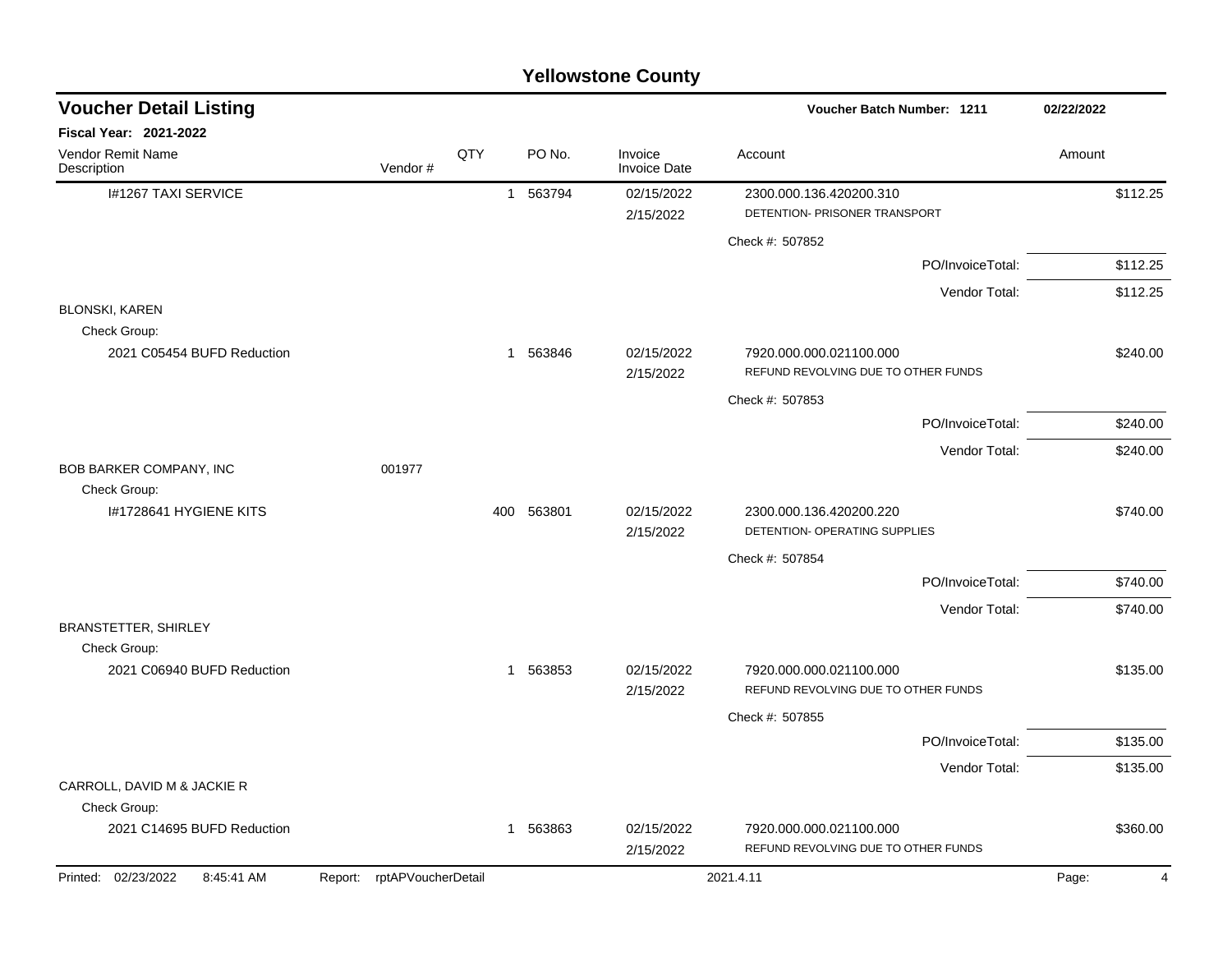| <b>Voucher Detail Listing</b>            |         |     |             |                                |                                     | <b>Voucher Batch Number: 1211</b> |        |          |
|------------------------------------------|---------|-----|-------------|--------------------------------|-------------------------------------|-----------------------------------|--------|----------|
| <b>Fiscal Year: 2021-2022</b>            |         |     |             |                                |                                     |                                   |        |          |
| Vendor Remit Name<br>Description         | Vendor# | QTY | PO No.      | Invoice<br><b>Invoice Date</b> | Account                             |                                   | Amount |          |
|                                          |         |     |             |                                | Check #: 507856                     |                                   |        |          |
|                                          |         |     |             |                                |                                     | PO/InvoiceTotal:                  |        | \$360.00 |
|                                          |         |     |             |                                |                                     | Vendor Total:                     |        | \$360.00 |
| CAVALLARY, RICHARD                       | 040435  |     |             |                                |                                     |                                   |        |          |
| Check Group:                             |         |     |             |                                |                                     |                                   |        |          |
| 2021 C09537 BUFD Reduction               |         |     | 563796<br>1 | 02/15/2022                     | 7920.000.000.021100.000             |                                   |        | \$90.00  |
|                                          |         |     |             | 2/15/2022                      | REFUND REVOLVING DUE TO OTHER FUNDS |                                   |        |          |
|                                          |         |     |             |                                | Check #: 507857                     |                                   |        |          |
|                                          |         |     |             |                                |                                     | PO/InvoiceTotal:                  |        | \$90.00  |
|                                          |         |     |             |                                |                                     | Vendor Total:                     |        | \$90.00  |
| CENTURYLINK                              |         |     |             |                                |                                     |                                   |        |          |
| Check Group:                             |         |     |             |                                |                                     |                                   |        |          |
| A#M4062458602-732M Circuit 2/1/22        |         |     | 563788<br>1 | 02/15/2022                     | 5810.000.552.460442.345             |                                   |        | \$449.44 |
|                                          |         |     |             | 2/15/2022                      | METRA FACILITIES- PHONE             |                                   |        |          |
| I#M4062458602-732M Late Charge Jan 22    |         |     | 563788<br>1 | 02/15/2022                     | 5810.000.552.460442.345             |                                   |        | \$22.47  |
|                                          |         |     |             | 2/15/2022                      | METRA FACILITIES- PHONE             |                                   |        |          |
| A#4062566815-417B Choice Bus Line 2/1/22 |         |     | 563788<br>1 | 02/15/2022                     | 5810.000.552.460442.345             |                                   |        | \$55.76  |
|                                          |         |     |             | 2/15/2022                      | METRA FACILITIES- PHONE             |                                   |        |          |
| A#4062566815-417B Late Charge Jan 22     |         |     | 563788<br>1 | 02/15/2022                     | 5810.000.552.460442.345             |                                   |        | \$15.00  |
|                                          |         |     |             | 2/15/2022                      | METRA FACILITIES- PHONE             |                                   |        |          |
| A#4062940296-422B Choice Bus Line 2/1/22 |         |     | 563788<br>1 | 02/15/2022                     | 5810.000.552.460442.345             |                                   |        | \$188.85 |
|                                          |         |     |             | 2/15/2022                      | METRA FACILITIES- PHONE             |                                   |        |          |
| A#4602940296-422B Late Fee Jan 22        |         |     | 563788<br>1 | 02/15/2022                     | 5810.000.552.460442.345             |                                   |        | \$15.00  |
|                                          |         |     |             | 2/15/2022                      | METRA FACILITIES- PHONE             |                                   |        |          |
|                                          |         |     |             |                                | Check #: 507858                     |                                   |        |          |
|                                          |         |     |             |                                |                                     | PO/InvoiceTotal:                  |        | \$746.52 |
| Check Group:                             |         |     |             |                                |                                     |                                   |        |          |
| <b>LATE FEE</b>                          |         |     | 563821<br>1 | 02/16/2022                     | 2300.000.136.420200.345             |                                   |        | \$15.00  |
|                                          |         |     |             | 2/16/2022                      | DETENTION- TELEPHONE & TECHNOLOGY   |                                   |        |          |
|                                          |         |     |             |                                |                                     |                                   |        |          |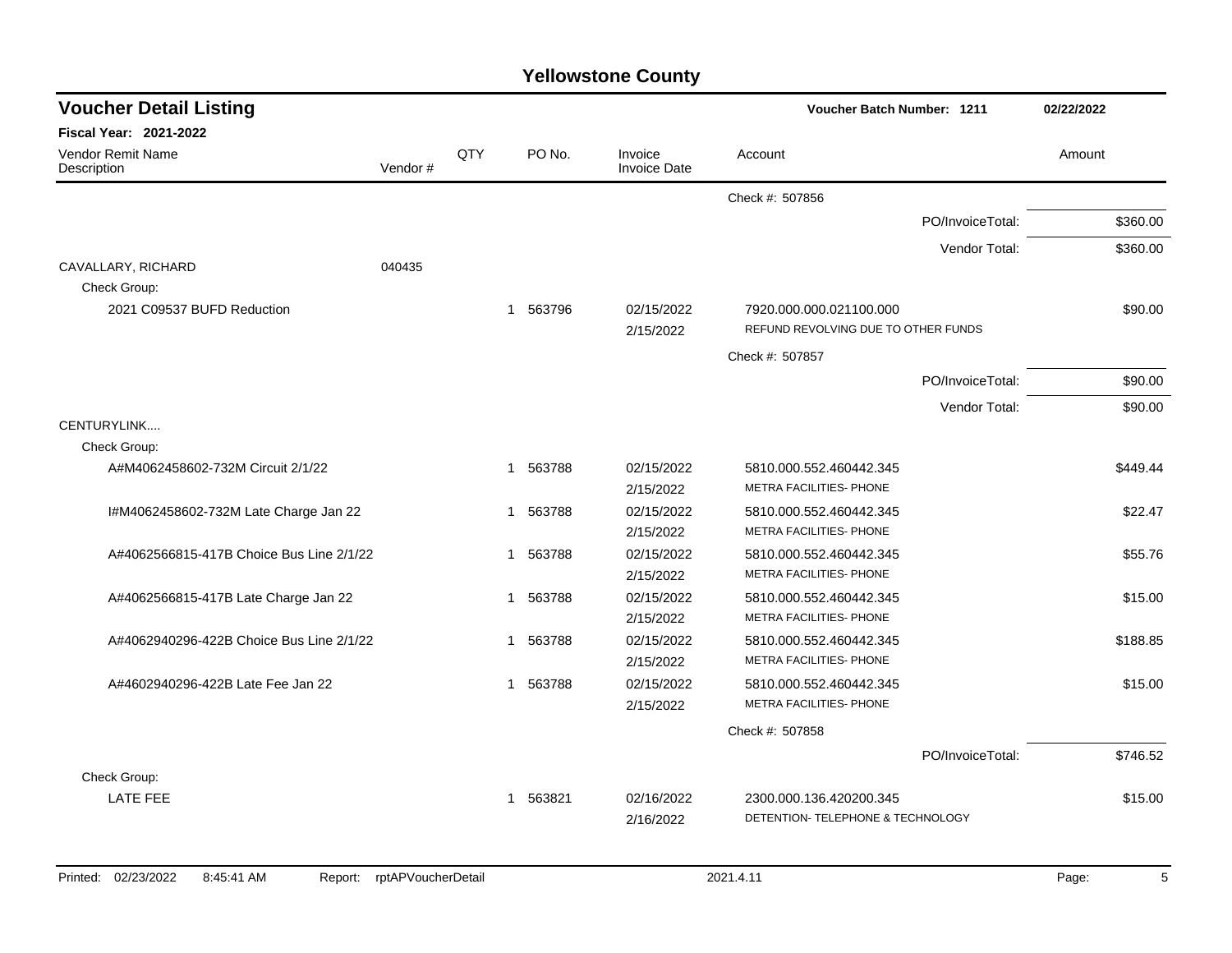| <b>Voucher Detail Listing</b>                      |                               |     |             |                                | Voucher Batch Number: 1211                                     | 02/22/2022 |
|----------------------------------------------------|-------------------------------|-----|-------------|--------------------------------|----------------------------------------------------------------|------------|
| <b>Fiscal Year: 2021-2022</b>                      |                               |     |             |                                |                                                                |            |
| <b>Vendor Remit Name</b><br>Description            | Vendor#                       | QTY | PO No.      | Invoice<br><b>Invoice Date</b> | Account                                                        | Amount     |
| I#4062567056435B MONTHLY PHONE SERVICE FEB<br>2022 |                               |     | 1 563821    | 02/16/2022                     | 2300.000.136.420200.345                                        | \$55.76    |
|                                                    |                               |     |             | 2/16/2022                      | DETENTION- TELEPHONE & TECHNOLOGY                              |            |
|                                                    |                               |     |             |                                | Check #: 507858                                                |            |
|                                                    |                               |     |             |                                | PO/InvoiceTotal:                                               | \$70.76    |
|                                                    |                               |     |             |                                | Vendor Total:                                                  | \$817.28   |
| CHLAPOWSKI, LORRI                                  |                               |     |             |                                |                                                                |            |
| Check Group:                                       |                               |     |             |                                |                                                                |            |
| 2021 C06875 BUFD Reduction                         |                               |     | 1 563851    | 02/15/2022<br>2/15/2022        | 7920.000.000.021100.000<br>REFUND REVOLVING DUE TO OTHER FUNDS | \$135.00   |
|                                                    |                               |     |             |                                | Check #: 507859                                                |            |
|                                                    |                               |     |             |                                | PO/InvoiceTotal:                                               | \$135.00   |
|                                                    |                               |     |             |                                | Vendor Total:                                                  | \$135.00   |
| <b>CREATIVE MONOGRAMS</b>                          | 010034                        |     |             |                                |                                                                |            |
| Check Group:                                       |                               |     |             |                                |                                                                |            |
| I#88930 Blk Jacket w/Logo                          |                               |     | 2 563782    | 02/15/2022                     | 5810.000.551.460442.220                                        | \$200.00   |
|                                                    |                               |     |             | 2/15/2022                      | METRA ADMIN- OPERATING SUPPLIES                                |            |
| I#88889 Polo Shirt w/Logo (2)                      |                               |     | 563782<br>1 | 02/15/2022                     | 5810.000.553.460442.220                                        | \$41.00    |
|                                                    |                               |     |             | 2/15/2022                      | METRA CONCESSIONS- OPERATING SUPPLIES                          |            |
|                                                    |                               |     |             |                                | Check #: 507860                                                |            |
|                                                    |                               |     |             |                                | PO/InvoiceTotal:                                               | \$241.00   |
|                                                    |                               |     |             |                                | Vendor Total:                                                  | \$241.00   |
| <b>CULLINAN, FRANK F</b>                           |                               |     |             |                                |                                                                |            |
| Check Group:                                       |                               |     |             |                                |                                                                |            |
| 2021 C02540 BUFD Reduction                         |                               |     | 1 563840    | 02/15/2022                     | 7920.000.000.021100.000                                        | \$120.00   |
|                                                    |                               |     |             | 2/15/2022                      | REFUND REVOLVING DUE TO OTHER FUNDS                            |            |
|                                                    |                               |     |             |                                | Check #: 507861                                                |            |
|                                                    |                               |     |             |                                | PO/InvoiceTotal:                                               | \$120.00   |
|                                                    |                               |     |             |                                | Vendor Total:                                                  | \$120.00   |
| DEINES, JUDY E                                     |                               |     |             |                                |                                                                |            |
| Printed: 02/23/2022<br>8:45:41 AM                  | rptAPVoucherDetail<br>Report: |     |             |                                | 2021.4.11                                                      | 6<br>Page: |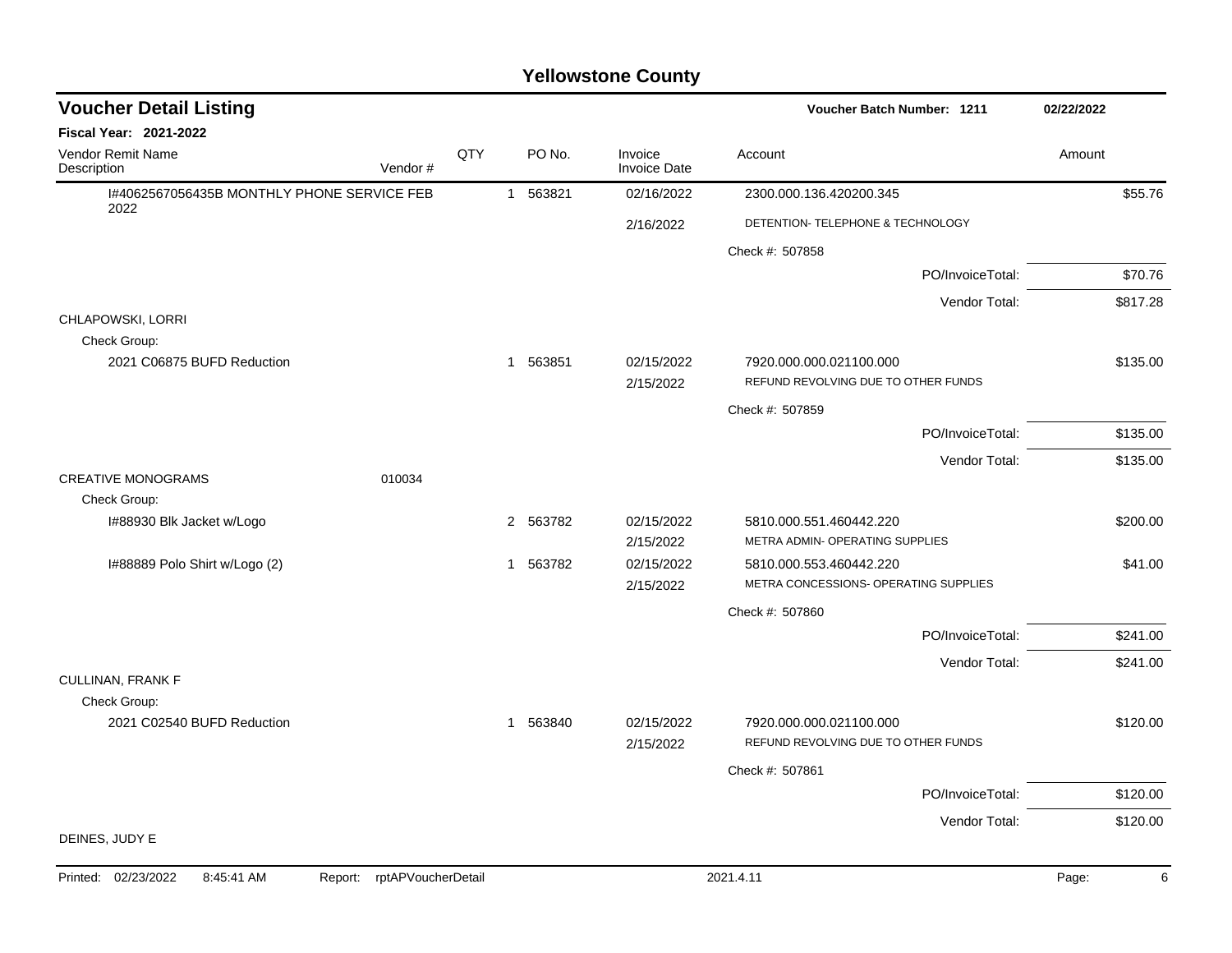| <b>Yellowstone County</b>                               |         |     |          |                                |                                                                |            |  |  |  |  |  |
|---------------------------------------------------------|---------|-----|----------|--------------------------------|----------------------------------------------------------------|------------|--|--|--|--|--|
| <b>Voucher Detail Listing</b>                           |         |     |          |                                | Voucher Batch Number: 1211                                     | 02/22/2022 |  |  |  |  |  |
| <b>Fiscal Year: 2021-2022</b>                           |         |     |          |                                |                                                                |            |  |  |  |  |  |
| Vendor Remit Name<br>Description                        | Vendor# | QTY | PO No.   | Invoice<br><b>Invoice Date</b> | Account                                                        | Amount     |  |  |  |  |  |
| Check Group:                                            |         |     |          |                                |                                                                |            |  |  |  |  |  |
| 2021 C02553 BUFD Reduction                              |         |     | 1 563841 | 02/15/2022<br>2/15/2022        | 7920.000.000.021100.000<br>REFUND REVOLVING DUE TO OTHER FUNDS | \$200.00   |  |  |  |  |  |
|                                                         |         |     |          |                                | Check #: 507862                                                |            |  |  |  |  |  |
|                                                         |         |     |          |                                | PO/InvoiceTotal:                                               | \$200.00   |  |  |  |  |  |
|                                                         |         |     |          |                                | Vendor Total:                                                  | \$200.00   |  |  |  |  |  |
| EDGAR, GENE E & LAVERNE V<br>Check Group:               |         |     |          |                                |                                                                |            |  |  |  |  |  |
| 2021 C05461 BUFD Reduction                              |         |     | 1 563847 | 02/15/2022<br>2/15/2022        | 7920.000.000.021100.000<br>REFUND REVOLVING DUE TO OTHER FUNDS | \$120.00   |  |  |  |  |  |
|                                                         |         |     |          |                                | Check #: 507863                                                |            |  |  |  |  |  |
|                                                         |         |     |          |                                | PO/InvoiceTotal:                                               | \$120.00   |  |  |  |  |  |
|                                                         |         |     |          |                                | Vendor Total:                                                  | \$120.00   |  |  |  |  |  |
| ESTATE OF GLADYS R MCFARREN                             |         |     |          |                                |                                                                |            |  |  |  |  |  |
| Check Group:                                            |         |     |          |                                |                                                                |            |  |  |  |  |  |
| 2021 C00075 BUFD Reduction                              |         |     | 1 563832 | 02/15/2022<br>2/15/2022        | 7920.000.000.021100.000<br>REFUND REVOLVING DUE TO OTHER FUNDS | \$120.00   |  |  |  |  |  |
|                                                         |         |     |          |                                | Check #: 507864                                                |            |  |  |  |  |  |
|                                                         |         |     |          |                                | PO/InvoiceTotal:                                               | \$120.00   |  |  |  |  |  |
| FISCHER, ERVIN & JOAN                                   |         |     |          |                                | Vendor Total:                                                  | \$120.00   |  |  |  |  |  |
| Check Group:                                            |         |     |          |                                |                                                                |            |  |  |  |  |  |
| 2021 C07603 BUFD Reduction                              |         |     | 1 563807 | 02/15/2022<br>2/15/2022        | 7920.000.000.021100.000<br>REFUND REVOLVING DUE TO OTHER FUNDS | \$90.00    |  |  |  |  |  |
|                                                         |         |     |          |                                | Check #: 507865                                                |            |  |  |  |  |  |
|                                                         |         |     |          |                                | PO/InvoiceTotal:                                               | \$90.00    |  |  |  |  |  |
|                                                         |         |     |          |                                | Vendor Total:                                                  | \$90.00    |  |  |  |  |  |
| <b>GALLATIN COUNTY DETENTION CENTER</b><br>Check Group: |         |     |          |                                |                                                                |            |  |  |  |  |  |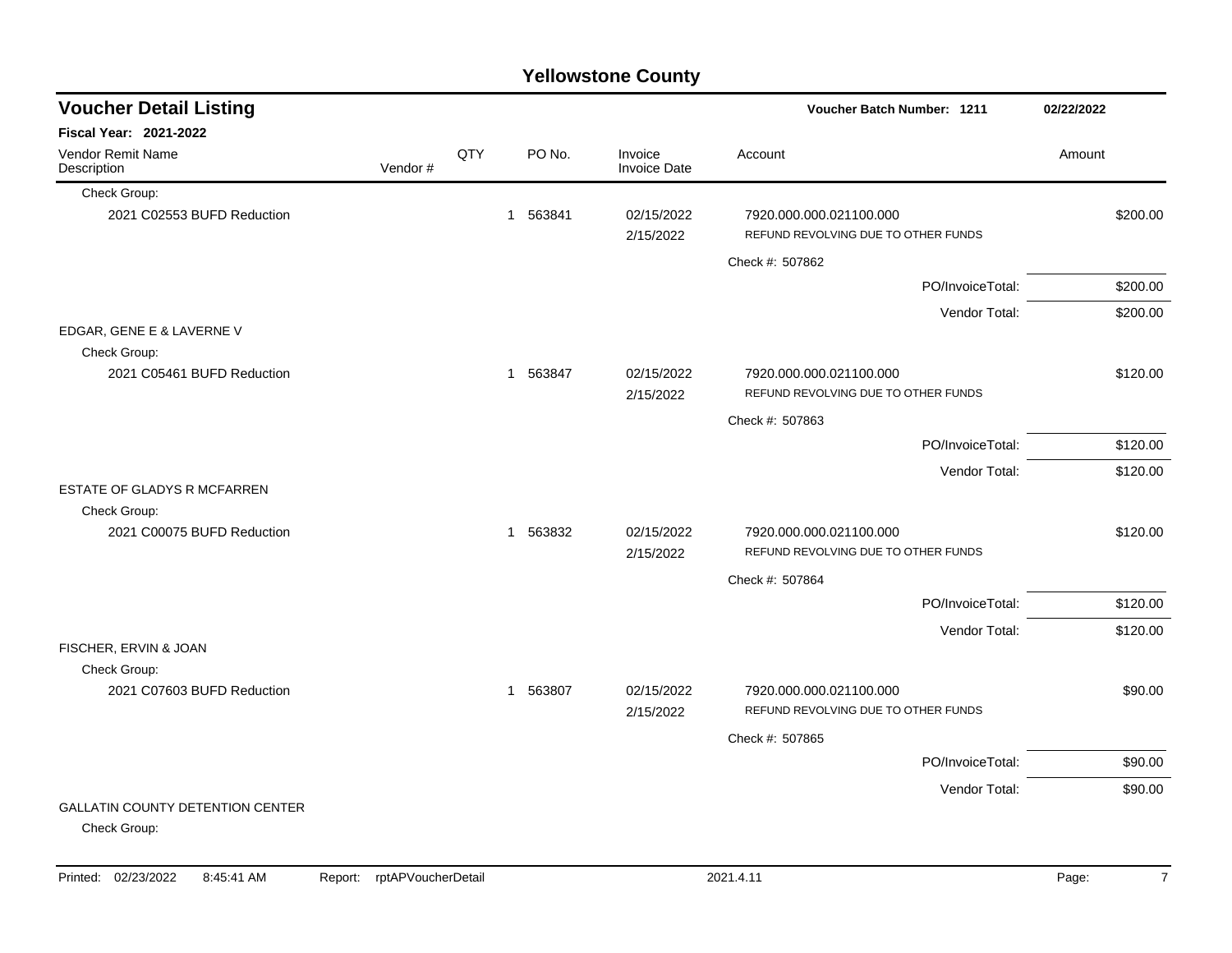| <b>Voucher Detail Listing</b>                                                 |         |     |              |          |                                | Voucher Batch Number: 1211                                      | 02/22/2022       |            |
|-------------------------------------------------------------------------------|---------|-----|--------------|----------|--------------------------------|-----------------------------------------------------------------|------------------|------------|
| <b>Fiscal Year: 2021-2022</b>                                                 |         |     |              |          |                                |                                                                 |                  |            |
| Vendor Remit Name<br>Description                                              | Vendor# | QTY |              | PO No.   | Invoice<br><b>Invoice Date</b> | Account                                                         |                  | Amount     |
| I#1458 A#410 WALLACE JAN 22                                                   |         |     |              | 1 563822 | 02/15/2022<br>2/15/2022        | 2300.000.000.342012.000<br>PRISONER BOARDING FEES               |                  | \$2,333.23 |
|                                                                               |         |     |              |          |                                | Check #: 507866                                                 |                  |            |
|                                                                               |         |     |              |          |                                |                                                                 | PO/InvoiceTotal: | \$2,333.23 |
|                                                                               |         |     |              |          |                                |                                                                 | Vendor Total:    | \$2,333.23 |
| <b>GRAPHIC FINESSE</b>                                                        |         |     |              |          |                                |                                                                 |                  |            |
| Check Group:                                                                  |         |     |              |          |                                |                                                                 |                  |            |
| Case #12217; Invoice # YCAO20220215; Expert wtiness<br>consulation and review |         |     |              | 1 563829 | 02/16/2022                     | 2190.000.429.510200.202                                         |                  | \$1,500.00 |
|                                                                               |         |     |              |          | 2/16/2022                      | DEFENSE COSTS- EXPENSE OF INVEST                                |                  |            |
|                                                                               |         |     |              |          |                                | Check #: 507867                                                 |                  |            |
|                                                                               |         |     |              |          |                                |                                                                 | PO/InvoiceTotal: | \$1,500.00 |
|                                                                               |         |     |              |          |                                |                                                                 | Vendor Total:    | \$1,500.00 |
| <b>GRAYBAR ELECTRIC</b>                                                       | 003190  |     |              |          |                                |                                                                 |                  |            |
| Check Group:<br>I#9325415263 LED 2x4 Flat Panel                               |         |     |              |          |                                |                                                                 |                  | \$3,134.40 |
|                                                                               |         |     | 40           | 563773   | 02/15/2022<br>2/15/2022        | 5811.000.552.460442.920<br>FACILITIES- CAPITAL OUTLAY/ BUILDING |                  |            |
| I#9325432416 Led Flood Light                                                  |         |     | $\mathbf{1}$ | 563773   | 02/15/2022                     | 5811.000.552.460442.920                                         |                  | \$130.15   |
|                                                                               |         |     |              |          | 2/15/2022                      | FACILITIES- CAPITAL OUTLAY/ BUILDING                            |                  |            |
|                                                                               |         |     |              |          |                                | Check #: 507868                                                 |                  |            |
|                                                                               |         |     |              |          |                                |                                                                 | PO/InvoiceTotal: | \$3,264.55 |
| Check Group:                                                                  |         |     |              |          |                                |                                                                 |                  |            |
| 1#9325473274 CAT5E Cable & Tools - Mate Show                                  |         |     |              | 1 563791 | 2/15/2022                      | 5810.000.554.460442.220                                         |                  | \$374.75   |
|                                                                               |         |     |              |          | 2/15/2022                      | METRA EVENTS- OPERATING SUPPLIES                                |                  |            |
|                                                                               |         |     |              |          |                                | Check #: 507868                                                 |                  |            |
|                                                                               |         |     |              |          |                                |                                                                 | PO/InvoiceTotal: | \$374.75   |
|                                                                               |         |     |              |          |                                |                                                                 | Vendor Total:    | \$3,639.30 |
| <b>GUARDIAN TAX MT LLC</b>                                                    |         |     |              |          |                                |                                                                 |                  |            |

Check Group: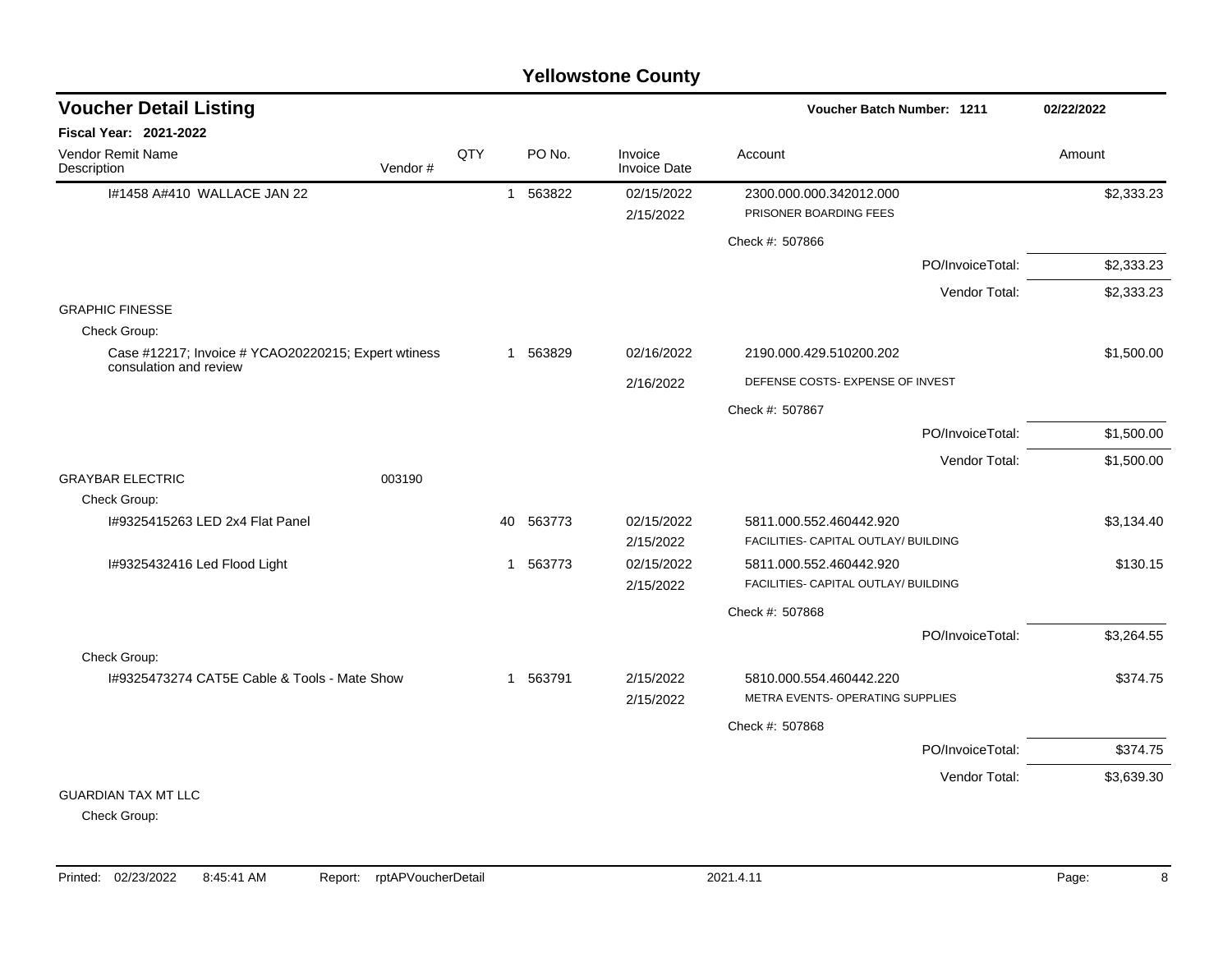|                                   |                            |     |             | <b>Yellowstone County</b>      |                                                                |                  |             |
|-----------------------------------|----------------------------|-----|-------------|--------------------------------|----------------------------------------------------------------|------------------|-------------|
| <b>Voucher Detail Listing</b>     |                            |     |             |                                | Voucher Batch Number: 1211                                     |                  | 02/22/2022  |
| <b>Fiscal Year: 2021-2022</b>     |                            |     |             |                                |                                                                |                  |             |
| Vendor Remit Name<br>Description  | Vendor#                    | QTY | PO No.      | Invoice<br><b>Invoice Date</b> | Account                                                        |                  | Amount      |
| B00660 REDEMPTION 390             |                            |     | 563823<br>1 | 02/15/2022                     | 7150.000.000.021250.000                                        |                  | \$3,508.13  |
|                                   |                            |     |             | 2/15/2022                      | REDEMPTION DUE TO OTHERS                                       |                  |             |
| D12881 REDEMPTION 391             |                            |     | 1 563823    | 02/15/2022                     | 7150.000.000.021250.000                                        |                  | \$263.22    |
|                                   |                            |     |             | 2/15/2022                      | REDEMPTION DUE TO OTHERS                                       |                  |             |
| A14843 REDEMPTION 392             |                            |     | 563823<br>1 | 02/15/2022                     | 7150.000.000.021250.000                                        |                  | \$1,140.42  |
|                                   |                            |     |             | 2/15/2022                      | REDEMPTION DUE TO OTHERS                                       |                  |             |
| A34218A REDEMPTION 393            |                            |     | 1 563823    | 02/15/2022                     | 7150.000.000.021250.000                                        |                  | \$6,495.35  |
|                                   |                            |     |             | 2/15/2022                      | REDEMPTION DUE TO OTHERS                                       |                  |             |
|                                   |                            |     |             |                                | Check #: 507869                                                |                  |             |
|                                   |                            |     |             |                                |                                                                | PO/InvoiceTotal: | \$11,407.12 |
|                                   |                            |     |             |                                |                                                                | Vendor Total:    | \$11,407.12 |
| GUNSCH, MARY C                    |                            |     |             |                                |                                                                |                  |             |
| Check Group:                      |                            |     |             |                                |                                                                |                  |             |
| 2021 C06542 BUFD Reduction        |                            |     | 1 563849    | 02/15/2022<br>2/15/2022        | 7920.000.000.021100.000<br>REFUND REVOLVING DUE TO OTHER FUNDS |                  | \$120.00    |
|                                   |                            |     |             |                                | Check #: 507870                                                |                  |             |
|                                   |                            |     |             |                                |                                                                | PO/InvoiceTotal: | \$120.00    |
|                                   |                            |     |             |                                |                                                                | Vendor Total:    | \$120.00    |
| HADCOCK, MILDRED E                |                            |     |             |                                |                                                                |                  |             |
| Check Group:                      |                            |     |             |                                |                                                                |                  |             |
| 2021 C02495 BUFD Reduction        |                            |     | 1 563814    | 02/15/2022<br>2/15/2022        | 7920.000.000.021100.000<br>REFUND REVOLVING DUE TO OTHER FUNDS |                  | \$180.00    |
|                                   |                            |     |             |                                | Check #: 507871                                                |                  |             |
|                                   |                            |     |             |                                |                                                                | PO/InvoiceTotal: | \$180.00    |
|                                   |                            |     |             |                                |                                                                | Vendor Total:    | \$180.00    |
| HAEKER, JANE                      |                            |     |             |                                |                                                                |                  |             |
| Check Group:                      |                            |     |             |                                |                                                                |                  |             |
| B03016 REDEMPTION 389             |                            |     | 1 563816    | 02/15/2022<br>2/15/2022        | 7150.000.000.021250.000<br>REDEMPTION DUE TO OTHERS            |                  | \$566.69    |
|                                   |                            |     |             |                                | Check #: 507872                                                |                  |             |
| Printed: 02/23/2022<br>8:45:41 AM | Report: rptAPVoucherDetail |     |             |                                | 2021.4.11                                                      |                  | Page:<br>9  |
|                                   |                            |     |             |                                |                                                                |                  |             |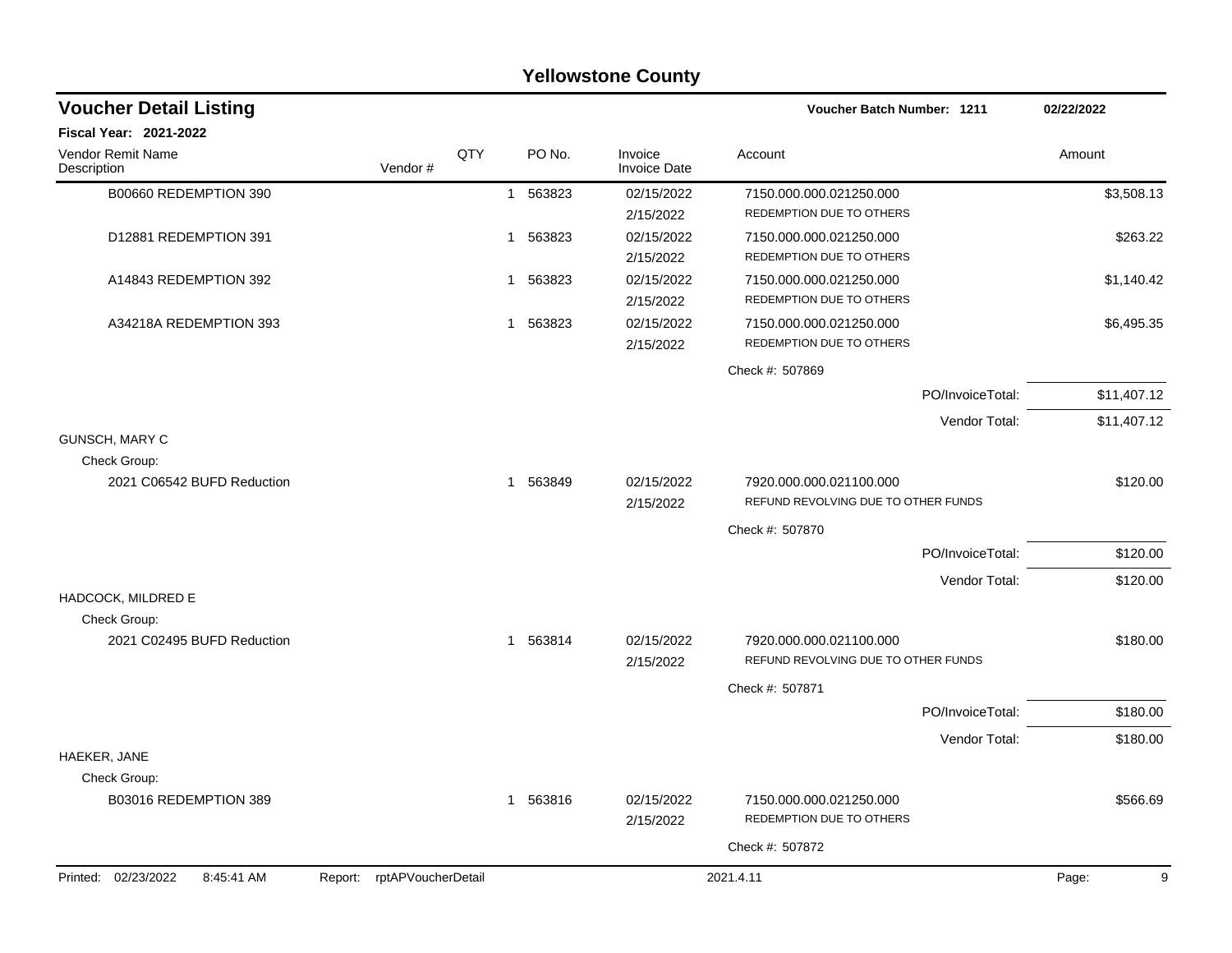| <b>Voucher Detail Listing</b>                |                    |              |          |                                | <b>Voucher Batch Number: 1211</b>                              |                  | 02/22/2022 |             |
|----------------------------------------------|--------------------|--------------|----------|--------------------------------|----------------------------------------------------------------|------------------|------------|-------------|
| <b>Fiscal Year: 2021-2022</b>                |                    |              |          |                                |                                                                |                  |            |             |
| Vendor Remit Name<br>Vendor#<br>Description  | QTY                |              | PO No.   | Invoice<br><b>Invoice Date</b> | Account                                                        |                  | Amount     |             |
|                                              |                    |              |          |                                |                                                                | PO/InvoiceTotal: |            | \$566.69    |
|                                              |                    |              |          |                                |                                                                | Vendor Total:    |            | \$566.69    |
| HARRIS, BETTY                                |                    |              |          |                                |                                                                |                  |            |             |
| Check Group:<br>2021 C06568 BUFD Reduction   |                    | $\mathbf{1}$ | 563805   | 02/15/2022                     | 7920.000.000.021100.000                                        |                  |            | \$180.00    |
|                                              |                    |              |          | 2/15/2022                      | REFUND REVOLVING DUE TO OTHER FUNDS                            |                  |            |             |
|                                              |                    |              |          |                                | Check #: 507873                                                |                  |            |             |
|                                              |                    |              |          |                                |                                                                | PO/InvoiceTotal: |            | \$180.00    |
|                                              |                    |              |          |                                |                                                                | Vendor Total:    |            | \$180.00    |
| HEWETT, GERALD W & DIANE D                   |                    |              |          |                                |                                                                |                  |            |             |
| Check Group:                                 |                    |              |          |                                |                                                                |                  |            |             |
| 2021 C14821 BUFD Reduction                   |                    | $\mathbf{1}$ | 563864   | 02/15/2022<br>2/15/2022        | 7920.000.000.021100.000<br>REFUND REVOLVING DUE TO OTHER FUNDS |                  |            | \$180.00    |
|                                              |                    |              |          |                                | Check #: 507874                                                |                  |            |             |
|                                              |                    |              |          |                                |                                                                | PO/InvoiceTotal: |            | \$180.00    |
|                                              |                    |              |          |                                |                                                                | Vendor Total:    |            | \$180.00    |
| HUFF, STACIE L                               |                    |              |          |                                |                                                                |                  |            |             |
| Check Group:                                 |                    |              |          |                                |                                                                |                  |            |             |
| 2021 C00266 BUFD Reduction                   |                    | $\mathbf{1}$ | 563834   | 02/15/2022                     | 7920.000.000.021100.000                                        |                  |            | \$45.00     |
|                                              |                    |              |          | 2/15/2022                      | REFUND REVOLVING DUE TO OTHER FUNDS                            |                  |            |             |
|                                              |                    |              |          |                                | Check #: 507875                                                |                  |            |             |
|                                              |                    |              |          |                                |                                                                | PO/InvoiceTotal: |            | \$45.00     |
| HUNTLEY WATER DISTRICT<br>038433             |                    |              |          |                                |                                                                | Vendor Total:    |            | \$45.00     |
| Check Group:                                 |                    |              |          |                                |                                                                |                  |            |             |
| ARPA COMPETITIVE GRANT MATCH                 |                    |              | 1 563795 | 02/15/2022<br>2/15/2022        | 2260.000.199.440150.398<br>ARPA-VARIABLE CONTRACT SERVICES     |                  |            | \$25,000.00 |
|                                              |                    |              |          |                                | Check #: 507876                                                |                  |            |             |
|                                              |                    |              |          |                                |                                                                | PO/InvoiceTotal: |            | \$25,000.00 |
| Printed: 02/23/2022<br>8:45:41 AM<br>Report: | rptAPVoucherDetail |              |          |                                | 2021.4.11                                                      |                  | Page:      | 10          |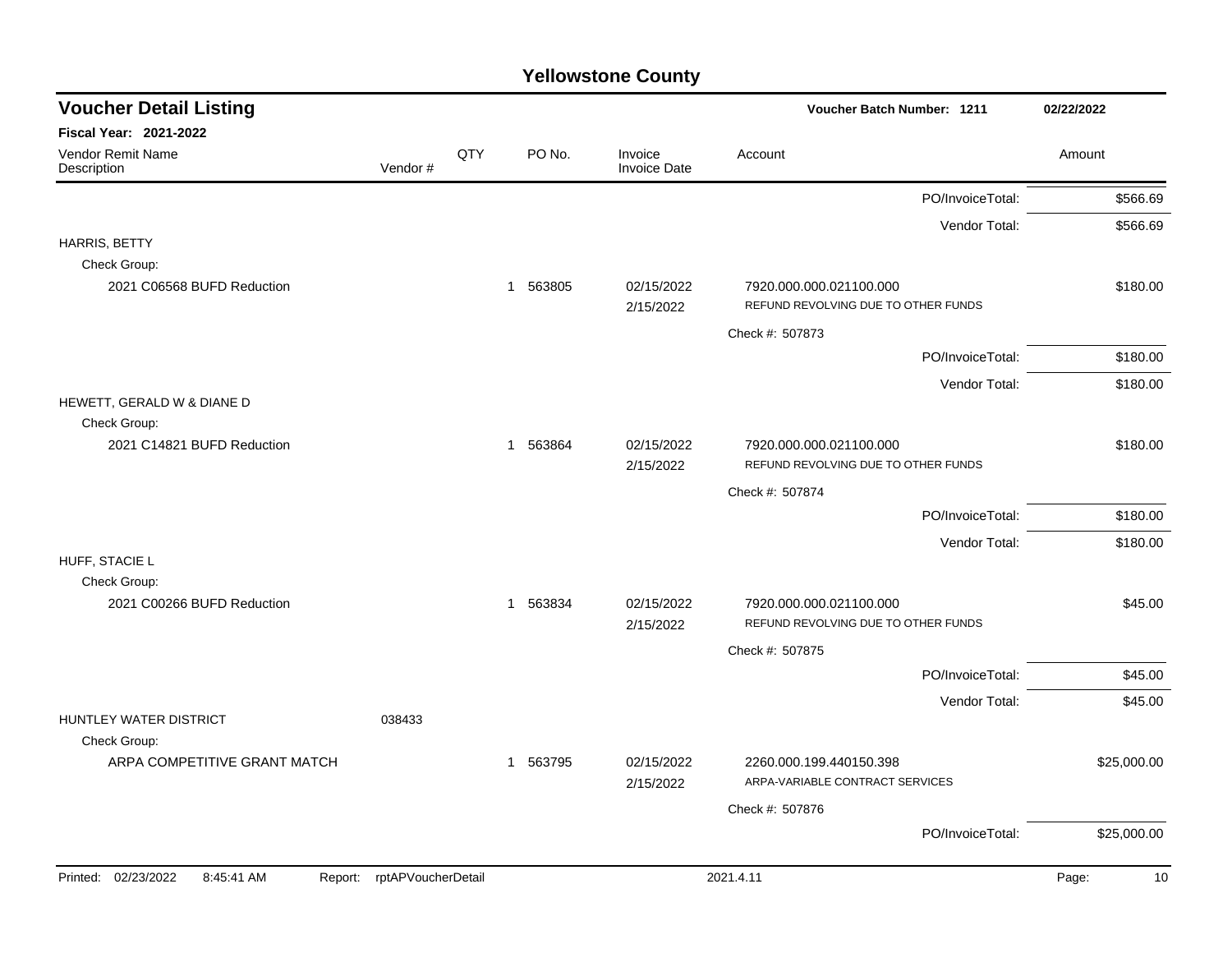| <b>Voucher Detail Listing</b>              |                            |              |          |                                | Voucher Batch Number: 1211                                             | 02/22/2022  |
|--------------------------------------------|----------------------------|--------------|----------|--------------------------------|------------------------------------------------------------------------|-------------|
| <b>Fiscal Year: 2021-2022</b>              |                            |              |          |                                |                                                                        |             |
| Vendor Remit Name<br>Description           | Vendor#                    | QTY          | PO No.   | Invoice<br><b>Invoice Date</b> | Account                                                                | Amount      |
|                                            |                            |              |          |                                | Vendor Total:                                                          | \$25,000.00 |
| <b>INDEPENDENT LOCK CO</b>                 | 003553                     |              |          |                                |                                                                        |             |
| Check Group:                               |                            |              |          |                                |                                                                        |             |
| I#37906 Svc Call - SkyBox #5 2/11/22       |                            |              | 1 563776 | 02/15/2022<br>2/15/2022        | 5810.000.552.460442.398<br>METRA FACILITIES- VARIABLE CONTRACT SERVICE | \$72.50     |
|                                            |                            |              |          |                                | Check #: 507877                                                        |             |
|                                            |                            |              |          |                                | PO/InvoiceTotal:                                                       | \$72.50     |
|                                            |                            |              |          |                                | Vendor Total:                                                          | \$72.50     |
| JACKSON, ROGER W                           |                            |              |          |                                |                                                                        |             |
| Check Group:                               |                            |              |          |                                |                                                                        |             |
| 2021 C02501 BUFD Reduction                 |                            |              | 1 563837 | 02/15/2022<br>2/15/2022        | 7920.000.000.021100.000<br>REFUND REVOLVING DUE TO OTHER FUNDS         | \$67.50     |
|                                            |                            |              |          |                                |                                                                        |             |
|                                            |                            |              |          |                                | Check #: 507878                                                        |             |
|                                            |                            |              |          |                                | PO/InvoiceTotal:                                                       | \$67.50     |
| KB COMMERCIAL PRODUCTS                     | 003787                     |              |          |                                | Vendor Total:                                                          | \$67.50     |
| Check Group:                               |                            |              |          |                                |                                                                        |             |
| I#473698 Garbage Liners 1.7mil             |                            | 20           | 563792   | 02/15/2022                     | 5810.000.552.460442.224                                                | \$698.60    |
|                                            |                            |              |          | 2/15/2022                      | METRA FACILITIES- JANITORIAL SUPPLIES                                  |             |
| I#473697 Garbage Liners 1.7mil             |                            | 60           | 563792   | 02/15/2022                     | 5810.000.552.460442.224                                                | \$2,095.80  |
|                                            |                            |              |          | 2/15/2022                      | METRA FACILITIES- JANITORIAL SUPPLIES                                  |             |
|                                            |                            |              |          |                                | Check #: 507879                                                        |             |
|                                            |                            |              |          |                                | PO/InvoiceTotal:                                                       | \$2,794.40  |
|                                            |                            |              |          |                                | Vendor Total:                                                          | \$2,794.40  |
| KELLER, GEORGE E III                       |                            |              |          |                                |                                                                        |             |
| Check Group:<br>2021 C07645 BUFD Reduction |                            | $\mathbf{1}$ | 563854   | 02/15/2022                     | 7920.000.000.021100.000                                                | \$360.00    |
|                                            |                            |              |          | 2/15/2022                      | REFUND REVOLVING DUE TO OTHER FUNDS                                    |             |
|                                            |                            |              |          |                                | Check #: 507880                                                        |             |
|                                            |                            |              |          |                                | PO/InvoiceTotal:                                                       | \$360.00    |
| Printed: 02/23/2022<br>8:45:41 AM          | Report: rptAPVoucherDetail |              |          |                                | 2021.4.11                                                              | Page:<br>11 |
|                                            |                            |              |          |                                |                                                                        |             |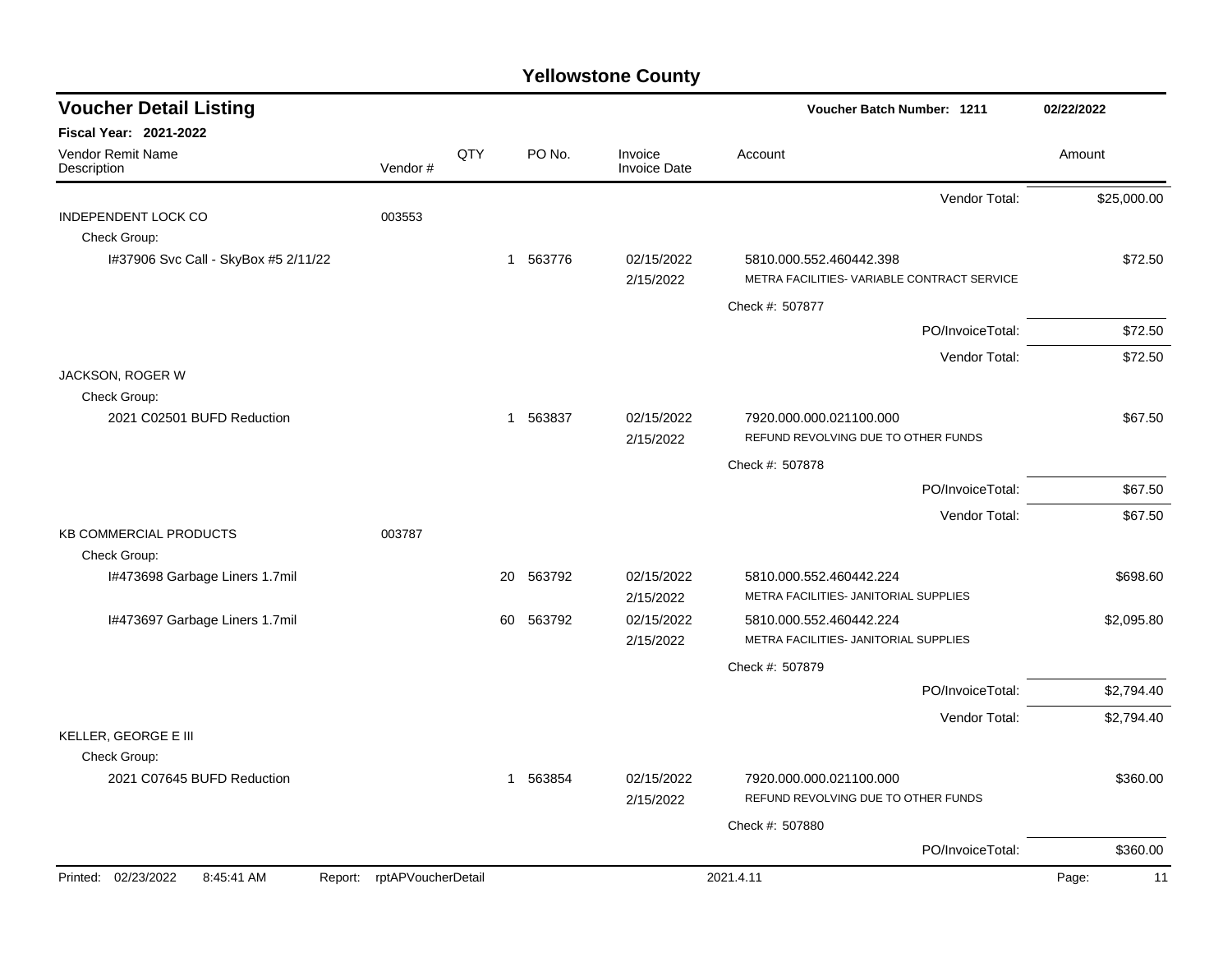| <b>Voucher Detail Listing</b>                                                            |                               |     |          |                                | <b>Voucher Batch Number: 1211</b>                              |                  | 02/22/2022  |  |
|------------------------------------------------------------------------------------------|-------------------------------|-----|----------|--------------------------------|----------------------------------------------------------------|------------------|-------------|--|
| <b>Fiscal Year: 2021-2022</b>                                                            |                               |     |          |                                |                                                                |                  |             |  |
| Vendor Remit Name<br>Description                                                         | Vendor#                       | QTY | PO No.   | Invoice<br><b>Invoice Date</b> | Account                                                        |                  | Amount      |  |
|                                                                                          |                               |     |          |                                |                                                                | Vendor Total:    | \$360.00    |  |
| LEE ENTERPRISES PPC                                                                      |                               |     |          |                                |                                                                |                  |             |  |
| Check Group:                                                                             |                               |     |          |                                |                                                                |                  |             |  |
| I# 131135 A# 84247 / Newspaper subscription 01/08/22 -<br>02/05/22                       |                               |     | 1 563825 | 02/15/2022                     | 2399.000.235.420250.333                                        |                  | \$21.00     |  |
|                                                                                          |                               |     |          | 2/15/2022                      | <b>YSC-SUBSCRIPTIONS</b>                                       |                  |             |  |
|                                                                                          |                               |     |          |                                | Check #: 507881                                                |                  |             |  |
|                                                                                          |                               |     |          |                                |                                                                | PO/InvoiceTotal: | \$21.00     |  |
|                                                                                          |                               |     |          |                                |                                                                | Vendor Total:    | \$21.00     |  |
| LUTTSCHWAGER, JANET F                                                                    |                               |     |          |                                |                                                                |                  |             |  |
| Check Group:<br>2021 C09406 BUFD Reduction                                               |                               |     | 1 563856 | 02/15/2022                     | 7920.000.000.021100.000                                        |                  | \$135.00    |  |
|                                                                                          |                               |     |          | 2/15/2022                      | REFUND REVOLVING DUE TO OTHER FUNDS                            |                  |             |  |
|                                                                                          |                               |     |          |                                | Check #: 507882                                                |                  |             |  |
|                                                                                          |                               |     |          |                                |                                                                | PO/InvoiceTotal: | \$135.00    |  |
|                                                                                          |                               |     |          |                                |                                                                | Vendor Total:    | \$135.00    |  |
| MASTERCARD T HALPIN                                                                      |                               |     |          |                                |                                                                |                  |             |  |
| Check Group: T HALPIN                                                                    |                               |     |          |                                |                                                                |                  |             |  |
| A#1494 01/23/2022: Cushions for Jury in courtrooms<br><b>MASTERCARD</b><br>P-Card Payee: |                               |     | 1 563868 | 02/15/2022<br>2/15/2022        | 1000.000.221.410330.210<br>CLERK OF COURT- OFFICE SUPPLIES     |                  | \$681.75    |  |
|                                                                                          |                               |     |          |                                | Check #: 507930                                                |                  |             |  |
|                                                                                          |                               |     |          |                                |                                                                | PO/InvoiceTotal: | \$681.75    |  |
|                                                                                          |                               |     |          |                                |                                                                | Vendor Total:    | \$681.75    |  |
| MEAD, RANDY & BARBARA                                                                    |                               |     |          |                                |                                                                |                  |             |  |
| Check Group:                                                                             |                               |     |          |                                |                                                                |                  |             |  |
| 2021 D00424 BUFD Reduction                                                               |                               |     | 1 563815 | 02/15/2022<br>2/15/2022        | 7920.000.000.021100.000<br>REFUND REVOLVING DUE TO OTHER FUNDS |                  | \$75.00     |  |
|                                                                                          |                               |     |          |                                | Check #: 507883                                                |                  |             |  |
|                                                                                          |                               |     |          |                                |                                                                | PO/InvoiceTotal: | \$75.00     |  |
|                                                                                          |                               |     |          |                                |                                                                | Vendor Total:    | \$75.00     |  |
| Printed: 02/23/2022<br>8:45:41 AM                                                        | rptAPVoucherDetail<br>Report: |     |          |                                | 2021.4.11                                                      |                  | 12<br>Page: |  |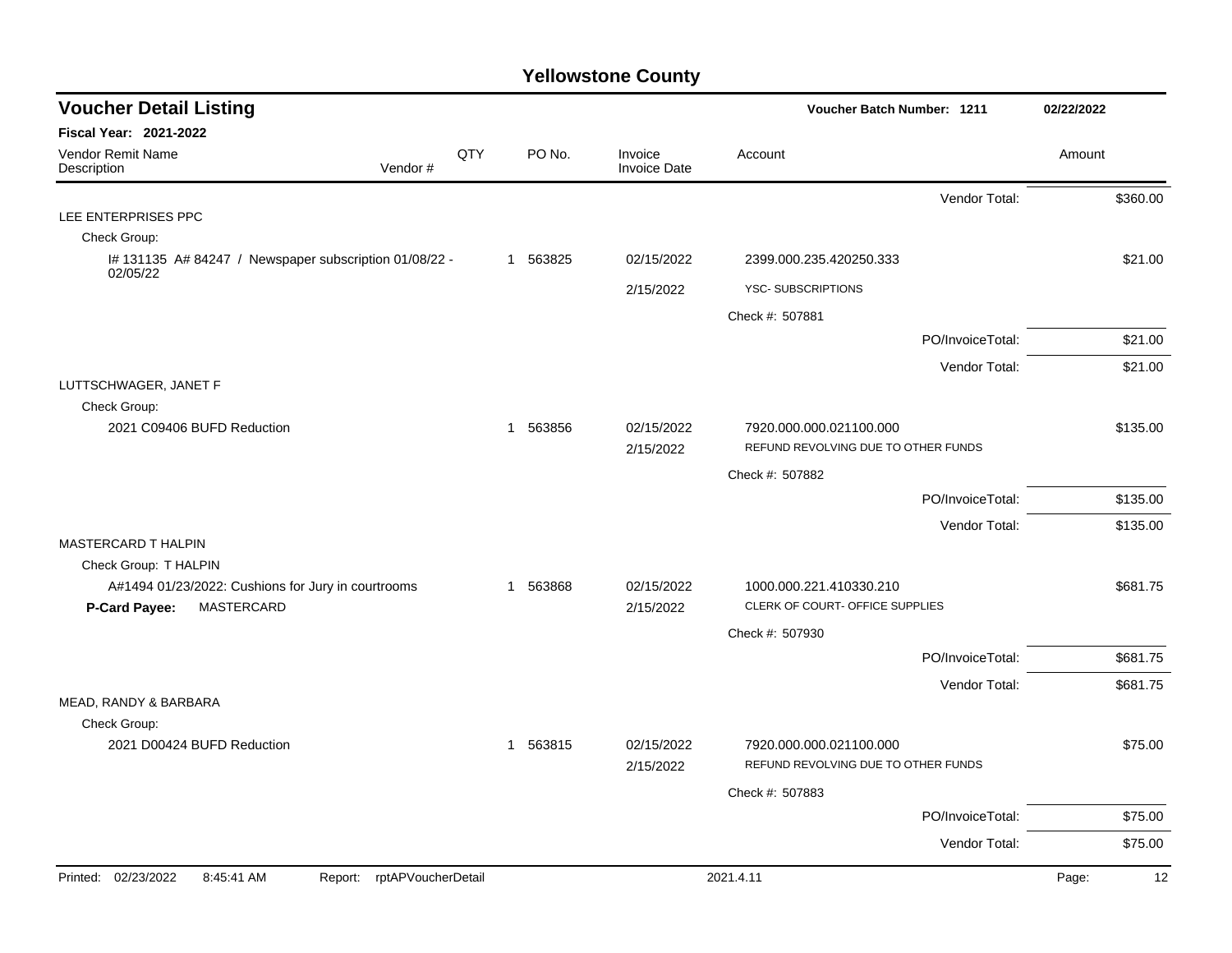| <b>Voucher Detail Listing</b><br>Voucher Batch Number: 1211     |                    | 02/22/2022 |          |                                |                                                  |                  |             |
|-----------------------------------------------------------------|--------------------|------------|----------|--------------------------------|--------------------------------------------------|------------------|-------------|
| Fiscal Year: 2021-2022                                          |                    |            |          |                                |                                                  |                  |             |
| <b>Vendor Remit Name</b><br>Description                         | Vendor#            | QTY        | PO No.   | Invoice<br><b>Invoice Date</b> | Account                                          |                  | Amount      |
| MONTANA DAKOTA UTILITIES                                        | 040762             |            |          |                                |                                                  |                  |             |
| Check Group:                                                    |                    |            |          |                                |                                                  |                  |             |
| A#64351982943 2/4/22 308 6th Ave North                          |                    |            | 1 563802 | 02/15/2022<br>2/15/2022        | 5810.000.552.460442.344<br>METRA FACILITIES- GAS |                  | \$4,743.30  |
|                                                                 |                    |            |          |                                | Check #: 507884                                  |                  |             |
|                                                                 |                    |            |          |                                |                                                  | PO/InvoiceTotal: | \$4,743.30  |
|                                                                 |                    |            |          |                                |                                                  | Vendor Total:    | \$4,743.30  |
| <b>MONTANA LAW ENFORCEMENT</b>                                  | 046375             |            |          |                                |                                                  |                  |             |
| Check Group:                                                    |                    |            |          |                                |                                                  |                  |             |
| I#20789 CDOB# 168 10/19-11/2/2021 BASNER AND<br><b>DEVERAUX</b> |                    |            | 1 563798 | 02/15/2022                     | 2300.000.136.420200.370                          |                  | \$500.00    |
|                                                                 |                    |            |          | 2/15/2022                      | DETENTION- TRAVEL                                |                  |             |
|                                                                 |                    |            |          |                                | Check #: 507885                                  |                  |             |
|                                                                 |                    |            |          |                                |                                                  | PO/InvoiceTotal: | \$500.00    |
|                                                                 |                    |            |          |                                |                                                  | Vendor Total:    | \$500.00    |
| MORRISON, CLAUDIA                                               | 042874             |            |          |                                |                                                  |                  |             |
| Check Group:                                                    |                    |            |          |                                |                                                  |                  |             |
| 2021 C12919 BUFD Reduction                                      |                    |            | 1 563790 | 02/15/2022                     | 7920.000.000.021100.000                          |                  | \$180.00    |
|                                                                 |                    |            |          | 2/15/2022                      | REFUND REVOLVING DUE TO OTHER FUNDS              |                  |             |
|                                                                 |                    |            |          |                                | Check #: 507886                                  |                  |             |
|                                                                 |                    |            |          |                                |                                                  | PO/InvoiceTotal: | \$180.00    |
|                                                                 |                    |            |          |                                |                                                  | Vendor Total:    | \$180.00    |
| MUESSIG, FLORENCE                                               |                    |            |          |                                |                                                  |                  |             |
| Check Group:<br>2021 C13893 BUFD Reduction                      |                    |            | 1 563797 | 02/15/2022                     | 7920.000.000.021100.000                          |                  | \$360.00    |
|                                                                 |                    |            |          | 2/15/2022                      | REFUND REVOLVING DUE TO OTHER FUNDS              |                  |             |
|                                                                 |                    |            |          |                                | Check #: 507887                                  |                  |             |
|                                                                 |                    |            |          |                                |                                                  | PO/InvoiceTotal: | \$360.00    |
|                                                                 |                    |            |          |                                |                                                  |                  |             |
| <b>NAPA AUTO PARTS</b>                                          | 020015             |            |          |                                |                                                  | Vendor Total:    | \$360.00    |
| Printed: 02/23/2022<br>8:45:41 AM<br>Report:                    | rptAPVoucherDetail |            |          |                                | 2021.4.11                                        |                  | Page:<br>13 |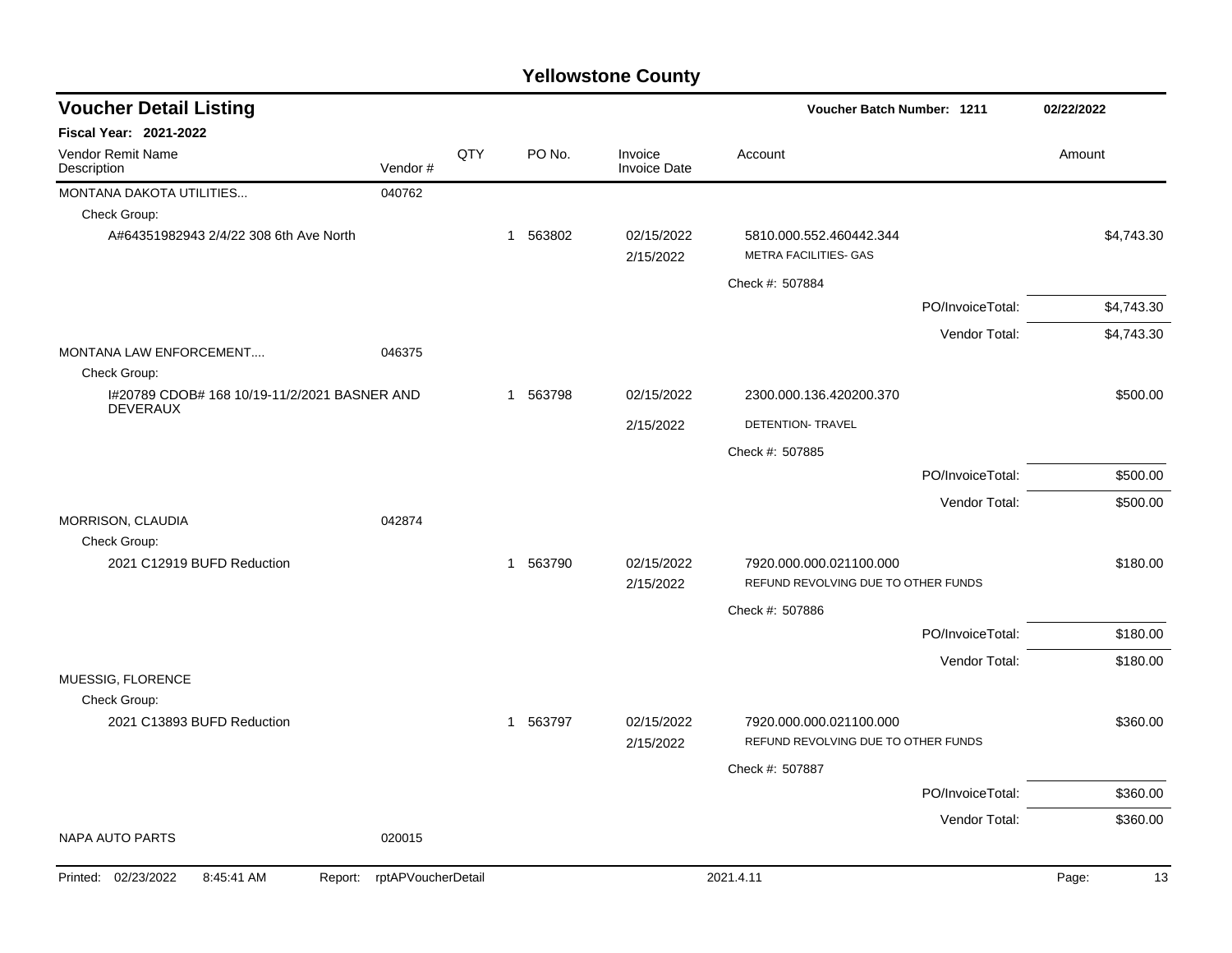| <b>Voucher Detail Listing</b>                            |         |     |           |                                | <b>Voucher Batch Number: 1211</b>                                    |                  | 02/22/2022 |          |
|----------------------------------------------------------|---------|-----|-----------|--------------------------------|----------------------------------------------------------------------|------------------|------------|----------|
| <b>Fiscal Year: 2021-2022</b>                            |         |     |           |                                |                                                                      |                  |            |          |
| Vendor Remit Name<br>Description                         | Vendor# | QTY | PO No.    | Invoice<br><b>Invoice Date</b> | Account                                                              |                  | Amount     |          |
| Check Group:                                             |         |     |           |                                |                                                                      |                  |            |          |
| I#229693 Fuel Line Hose & Adhesive A#17705153            |         |     | 1 563774  | 02/15/2022<br>2/15/2022        | 5810.000.552.460442.369<br>METRA FACILITIES- BUILDING/EQUIP REPAIRS  |                  |            | \$140.46 |
|                                                          |         |     |           |                                | Check #: 507888                                                      |                  |            |          |
|                                                          |         |     |           |                                |                                                                      | PO/InvoiceTotal: |            | \$140.46 |
|                                                          |         |     |           |                                |                                                                      | Vendor Total:    |            | \$140.46 |
| NORTHWEST PIPE                                           | 004720  |     |           |                                |                                                                      |                  |            |          |
| Check Group:                                             |         |     |           |                                |                                                                      |                  |            |          |
| I#7657927-1 Flanged Spud Washer A#55484                  |         |     | 10 563777 | 02/15/2022<br>2/15/2022        | 5810.000.552.460442.230<br>METRA FACILITIES- REPAIR & MAINT SUPPLIES |                  |            | \$7.10   |
|                                                          |         |     |           |                                | Check #: 507889                                                      |                  |            |          |
|                                                          |         |     |           |                                |                                                                      | PO/InvoiceTotal: |            | \$7.10   |
|                                                          |         |     |           |                                |                                                                      | Vendor Total:    |            | \$7.10   |
| <b>OTIS ELEVATOR</b>                                     | 041648  |     |           |                                |                                                                      |                  |            |          |
| Check Group:                                             |         |     |           |                                |                                                                      |                  |            |          |
| I#SL16363001 A#390609 MILLER BLDG CLEANING/SVC<br>2/8/22 |         |     | 1 563762  | 02/14/2022                     | 1000.000.145.411200.360                                              |                  |            | \$711.00 |
|                                                          |         |     |           | 2/14/2022                      | FACILITIES- REPAIR & MAINT SERVICE                                   |                  |            |          |
|                                                          |         |     |           |                                | Check #: 507890                                                      |                  |            |          |
|                                                          |         |     |           |                                |                                                                      | PO/InvoiceTotal: |            | \$711.00 |
|                                                          |         |     |           |                                |                                                                      | Vendor Total:    |            | \$711.00 |
| OXLEY, TINA                                              |         |     |           |                                |                                                                      |                  |            |          |
| Check Group:                                             |         |     |           |                                |                                                                      |                  |            |          |
| 2021 C12036A BUFD Reduction                              |         |     | 1 563862  | 02/15/2022<br>2/15/2022        | 7920.000.000.021100.000<br>REFUND REVOLVING DUE TO OTHER FUNDS       |                  |            | \$360.00 |
|                                                          |         |     |           |                                |                                                                      |                  |            |          |
|                                                          |         |     |           |                                | Check #: 507891                                                      |                  |            |          |
|                                                          |         |     |           |                                |                                                                      | PO/InvoiceTotal: |            | \$360.00 |
| OZBUN, RONALD                                            |         |     |           |                                |                                                                      | Vendor Total:    |            | \$360.00 |
| Check Group:                                             |         |     |           |                                |                                                                      |                  |            |          |
|                                                          |         |     |           |                                |                                                                      |                  |            |          |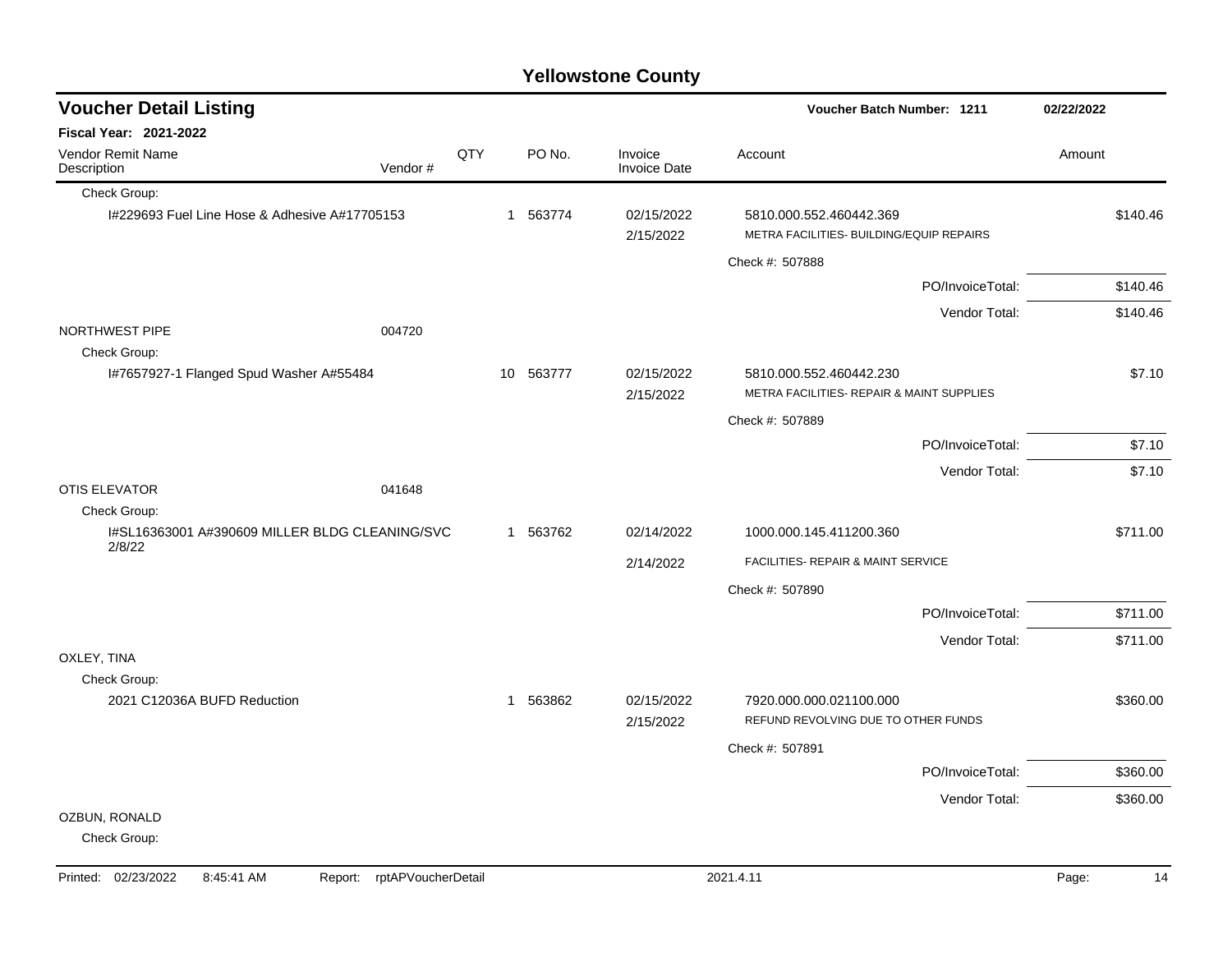|  | <b>Yellowstone County</b> |  |
|--|---------------------------|--|
|--|---------------------------|--|

| <b>Voucher Detail Listing</b>          |                            |     |                        |                                | Voucher Batch Number: 1211                                     |                  | 02/22/2022  |
|----------------------------------------|----------------------------|-----|------------------------|--------------------------------|----------------------------------------------------------------|------------------|-------------|
| <b>Fiscal Year: 2021-2022</b>          |                            |     |                        |                                |                                                                |                  |             |
| Vendor Remit Name<br>Description       | Vendor#                    | QTY | PO No.                 | Invoice<br><b>Invoice Date</b> | Account                                                        |                  | Amount      |
| 2021 C06930 BUFD Reduction             |                            |     | 1 563852               | 02/15/2022<br>2/15/2022        | 7920.000.000.021100.000<br>REFUND REVOLVING DUE TO OTHER FUNDS |                  | \$240.00    |
|                                        |                            |     |                        |                                | Check #: 507892                                                |                  |             |
|                                        |                            |     |                        |                                |                                                                | PO/InvoiceTotal: | \$240.00    |
|                                        |                            |     |                        |                                |                                                                | Vendor Total:    | \$240.00    |
| PALIN, LEE M & KAREN L<br>Check Group: |                            |     |                        |                                |                                                                |                  |             |
| 2021 C06266 BUFD Reduction             |                            |     | 1 563804               | 02/15/2022<br>2/15/2022        | 7920.000.000.021100.000<br>REFUND REVOLVING DUE TO OTHER FUNDS |                  | \$180.00    |
|                                        |                            |     |                        |                                | Check #: 507893                                                |                  |             |
|                                        |                            |     |                        |                                |                                                                | PO/InvoiceTotal: | \$180.00    |
|                                        |                            |     |                        |                                |                                                                | Vendor Total:    | \$180.00    |
| PALIN, NADENE J<br>Check Group:        |                            |     |                        |                                |                                                                |                  |             |
| 2021 C09560 BUFD Reduction             |                            |     | 1 563858               | 02/15/2022<br>2/15/2022        | 7920.000.000.021100.000<br>REFUND REVOLVING DUE TO OTHER FUNDS |                  | \$135.00    |
|                                        |                            |     |                        |                                | Check #: 507894                                                |                  |             |
|                                        |                            |     |                        |                                |                                                                | PO/InvoiceTotal: | \$135.00    |
|                                        |                            |     |                        |                                |                                                                | Vendor Total:    | \$135.00    |
| PEPSI COLA BOTTLING<br>Check Group:    | 004960                     |     |                        |                                |                                                                |                  |             |
| I#703756 Conc. Beverages               |                            |     | 563778<br>$\mathbf{1}$ | 02/15/2022<br>2/15/2022        | 5810.000.553.460442.223<br>METRA CONCESSIONS- FOOD             |                  | \$5,224.00  |
|                                        |                            |     |                        |                                | Check #: 507895                                                |                  |             |
|                                        |                            |     |                        |                                |                                                                | PO/InvoiceTotal: | \$5,224.00  |
|                                        |                            |     |                        |                                |                                                                | Vendor Total:    | \$5,224.00  |
| POMEROY, LENORE                        |                            |     |                        |                                |                                                                |                  |             |
| Check Group:                           |                            |     |                        |                                |                                                                |                  |             |
| 2021 C03440 BUFD Reduction             |                            |     | 563810<br>$\mathbf{1}$ | 02/15/2022<br>2/15/2022        | 7920.000.000.021100.000<br>REFUND REVOLVING DUE TO OTHER FUNDS |                  | \$180.00    |
| Printed: 02/23/2022<br>8:45:41 AM      | Report: rptAPVoucherDetail |     |                        |                                | 2021.4.11                                                      |                  | 15<br>Page: |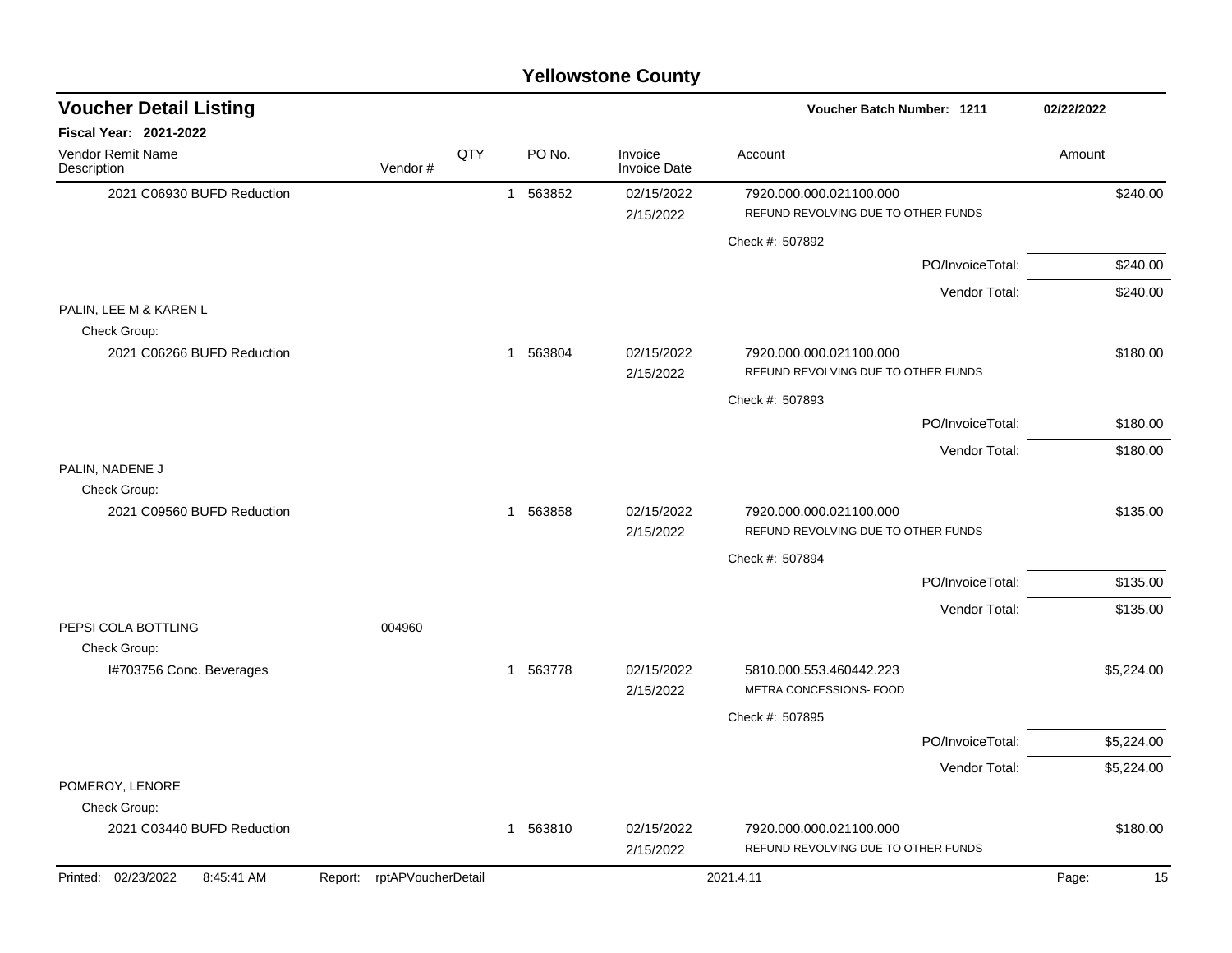|  | <b>Yellowstone County</b> |  |
|--|---------------------------|--|
|--|---------------------------|--|

| <b>Voucher Detail Listing</b>                 |                    |     |          |                                | Voucher Batch Number: 1211                                  |                  | 02/22/2022  |
|-----------------------------------------------|--------------------|-----|----------|--------------------------------|-------------------------------------------------------------|------------------|-------------|
| <b>Fiscal Year: 2021-2022</b>                 |                    |     |          |                                |                                                             |                  |             |
| <b>Vendor Remit Name</b><br>Description       | Vendor#            | QTY | PO No.   | Invoice<br><b>Invoice Date</b> | Account                                                     |                  | Amount      |
|                                               |                    |     |          |                                | Check #: 507896                                             |                  |             |
|                                               |                    |     |          |                                |                                                             | PO/InvoiceTotal: | \$180.00    |
|                                               |                    |     |          |                                |                                                             | Vendor Total:    | \$180.00    |
| PUBLIC UTILITIES<br>005150                    |                    |     |          |                                |                                                             |                  |             |
| Check Group:                                  |                    |     |          |                                |                                                             |                  |             |
| A#129796 FireLine 2/22-2/23 308 6th Ave N     |                    |     | 1 563779 | 02/15/2022<br>2/15/2022        | 5810.000.552.460442.342<br>METRA FACILITIES- WATER/LANDFILL |                  | \$3,416.90  |
|                                               |                    |     |          |                                | Check #: 507897                                             |                  |             |
|                                               |                    |     |          |                                |                                                             | PO/InvoiceTotal: | \$3,416.90  |
| Check Group:                                  |                    |     |          |                                |                                                             |                  |             |
| A#129938 FireLine 308 6th Ave North 2/22-2/23 |                    |     | 1 563793 | 2/15/2022<br>2/15/2022         | 5810.000.552.460442.342<br>METRA FACILITIES- WATER/LANDFILL |                  | \$633.95    |
|                                               |                    |     |          |                                | Check #: 507897                                             |                  |             |
|                                               |                    |     |          |                                |                                                             | PO/InvoiceTotal: | \$633.95    |
|                                               |                    |     |          |                                |                                                             | Vendor Total:    | \$4,050.85  |
| <b>RAINBOW GAS COMPANY</b><br>036995          |                    |     |          |                                |                                                             |                  |             |
| Check Group:                                  |                    |     |          |                                |                                                             |                  |             |
| I#SLSINV00888 Jan 22 Gas Transport            |                    | -1  | 563783   | 02/15/2022<br>2/15/2022        | 5810.000.552.460442.344<br>METRA FACILITIES- GAS            |                  | \$22,907.62 |
|                                               |                    |     |          |                                | Check #: 507898                                             |                  |             |
|                                               |                    |     |          |                                |                                                             | PO/InvoiceTotal: | \$22,907.62 |
|                                               |                    |     |          |                                |                                                             | Vendor Total:    | \$22,907.62 |
| RICHEY, CAROL                                 |                    |     |          |                                |                                                             |                  |             |
| Check Group:                                  |                    |     |          |                                |                                                             |                  |             |
| 2021 C09523 BUFD Reduction                    |                    |     | 1 563819 | 02/15/2022                     | 7920.000.000.021100.000                                     |                  | \$135.00    |
|                                               |                    |     |          | 2/15/2022                      | REFUND REVOLVING DUE TO OTHER FUNDS                         |                  |             |
|                                               |                    |     |          |                                | Check #: 507899                                             |                  |             |
|                                               |                    |     |          |                                |                                                             | PO/InvoiceTotal: | \$135.00    |
|                                               |                    |     |          |                                |                                                             | Vendor Total:    | \$135.00    |
| Printed: 02/23/2022<br>8:45:41 AM<br>Report:  | rptAPVoucherDetail |     |          |                                | 2021.4.11                                                   |                  | Page:<br>16 |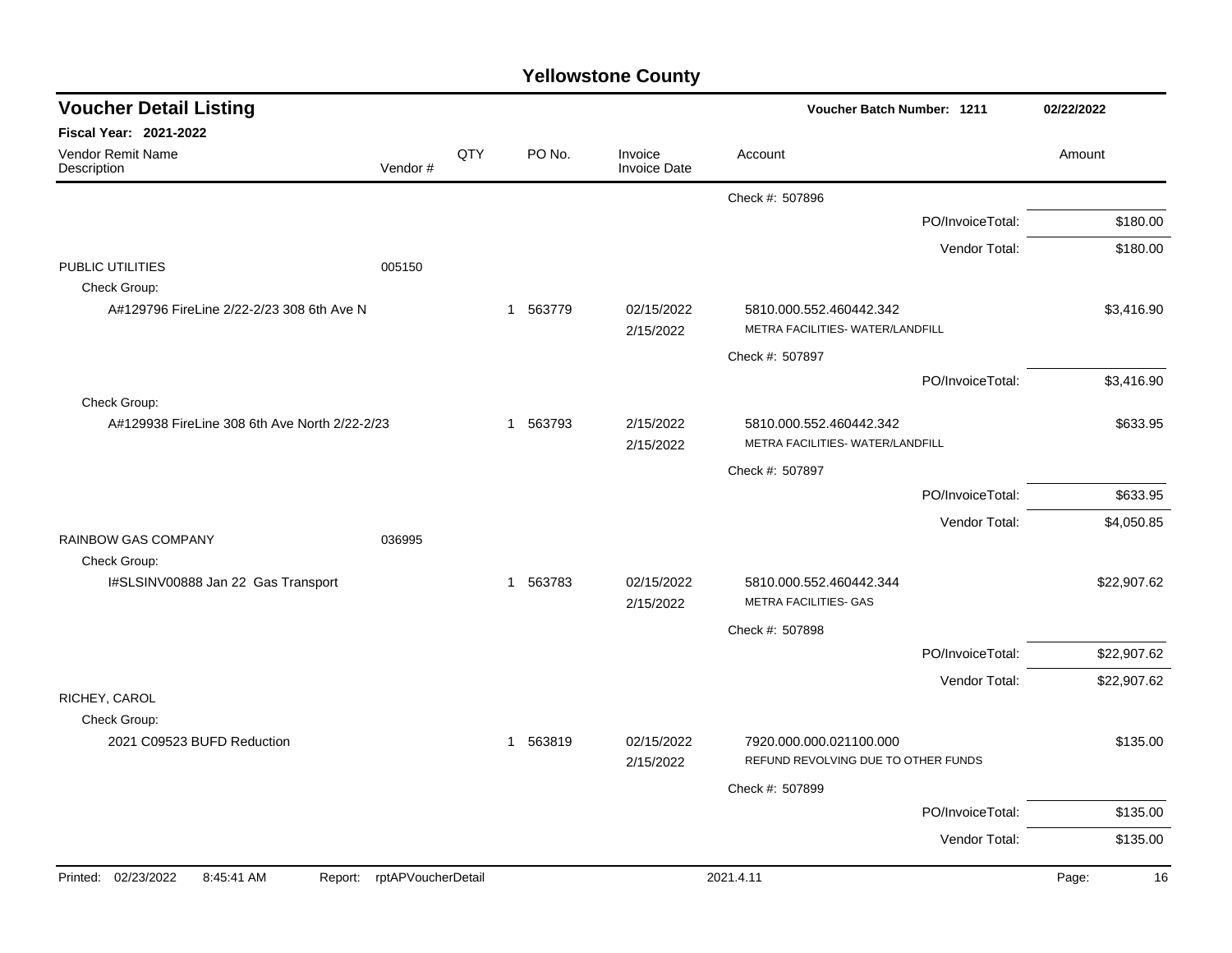| <b>Voucher Detail Listing</b>     |                               |     | Voucher Batch Number: 1211 |                                |                                                                |                  |             |
|-----------------------------------|-------------------------------|-----|----------------------------|--------------------------------|----------------------------------------------------------------|------------------|-------------|
| Fiscal Year: 2021-2022            |                               |     |                            |                                |                                                                |                  |             |
| Vendor Remit Name<br>Description  | Vendor#                       | QTY | PO No.                     | Invoice<br><b>Invoice Date</b> | Account                                                        |                  | Amount      |
| <b>RIMROCK PEST CONTROL</b>       |                               |     |                            |                                |                                                                |                  |             |
| Check Group:                      |                               |     |                            |                                |                                                                |                  |             |
| I# 1623 / SD Pest Control         |                               |     | 1 563828                   | 02/15/2022<br>2/15/2022        | 2399.000.235.420250.224<br>YSC- JANITORIAL SUPPLIES            |                  | \$100.00    |
| I# 1623 / ACC Pest Control        |                               |     | 1 563828                   | 02/15/2022<br>2/15/2022        | 2399.000.235.420250.224<br>YSC- JANITORIAL SUPPLIES            |                  | \$80.00     |
|                                   |                               |     |                            |                                | Check #: 507900                                                |                  |             |
|                                   |                               |     |                            |                                |                                                                | PO/InvoiceTotal: | \$180.00    |
|                                   |                               |     |                            |                                |                                                                | Vendor Total:    | \$180.00    |
| ROGINA, PAULETTE<br>Check Group:  |                               |     |                            |                                |                                                                |                  |             |
| 2021 C01871A BUFD Reduction       |                               |     | 1 563835                   | 02/15/2022<br>2/15/2022        | 7920.000.000.021100.000<br>REFUND REVOLVING DUE TO OTHER FUNDS |                  | \$60.00     |
|                                   |                               |     |                            |                                | Check #: 507901                                                |                  |             |
|                                   |                               |     |                            |                                |                                                                | PO/InvoiceTotal: | \$60.00     |
|                                   |                               |     |                            |                                |                                                                | Vendor Total:    | \$60.00     |
| ROST, BRUCE A                     |                               |     |                            |                                |                                                                |                  |             |
| Check Group:                      |                               |     |                            |                                |                                                                |                  |             |
| 2021 C10927 BUFD Reduction        |                               |     | 1 563860                   | 02/15/2022                     | 7920.000.000.021100.000                                        |                  | \$225.00    |
|                                   |                               |     |                            | 2/15/2022                      | REFUND REVOLVING DUE TO OTHER FUNDS                            |                  |             |
|                                   |                               |     |                            |                                | Check #: 507902                                                |                  |             |
|                                   |                               |     |                            |                                |                                                                | PO/InvoiceTotal: | \$225.00    |
|                                   |                               |     |                            |                                |                                                                | Vendor Total:    | \$225.00    |
| RUDE, JAMES                       |                               |     |                            |                                |                                                                |                  |             |
| Check Group:                      |                               |     |                            |                                |                                                                |                  |             |
| 2021 C06521 BUFD Reduction        |                               |     | 1 563806                   | 02/15/2022<br>2/15/2022        | 7920.000.000.021100.000<br>REFUND REVOLVING DUE TO OTHER FUNDS |                  | \$135.00    |
|                                   |                               |     |                            |                                | Check #: 507903                                                |                  |             |
|                                   |                               |     |                            |                                |                                                                | PO/InvoiceTotal: | \$135.00    |
|                                   |                               |     |                            |                                |                                                                | Vendor Total:    | \$135.00    |
| Printed: 02/23/2022<br>8:45:41 AM | rptAPVoucherDetail<br>Report: |     |                            |                                | 2021.4.11                                                      |                  | 17<br>Page: |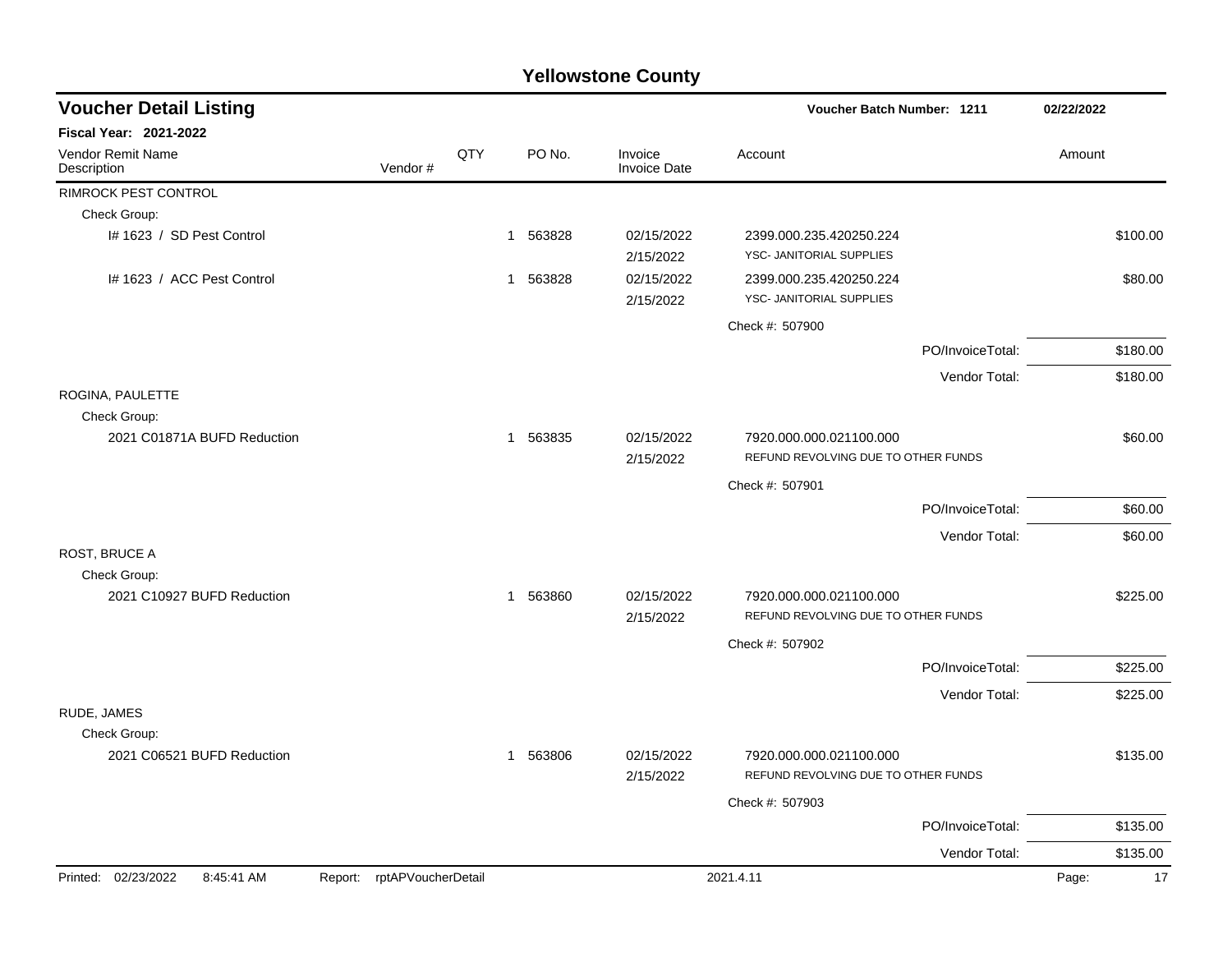| <b>Voucher Detail Listing</b>         |                            |     |          |        |                                | Voucher Batch Number: 1211                                     | 02/22/2022  |
|---------------------------------------|----------------------------|-----|----------|--------|--------------------------------|----------------------------------------------------------------|-------------|
| <b>Fiscal Year: 2021-2022</b>         |                            |     |          |        |                                |                                                                |             |
| Vendor Remit Name<br>Description      | Vendor#                    | QTY |          | PO No. | Invoice<br><b>Invoice Date</b> | Account                                                        | Amount      |
| SCHULTZ, GARY L & WAUNETTA M          |                            |     |          |        |                                |                                                                |             |
| Check Group:                          |                            |     |          |        |                                |                                                                |             |
| 2021 C02557C BUFD Reduction           |                            |     | 1 563842 |        | 02/15/2022<br>2/15/2022        | 7920.000.000.021100.000<br>REFUND REVOLVING DUE TO OTHER FUNDS | \$180.00    |
|                                       |                            |     |          |        |                                | Check #: 507904                                                |             |
|                                       |                            |     |          |        |                                | PO/InvoiceTotal:                                               | \$180.00    |
|                                       |                            |     |          |        |                                | Vendor Total:                                                  | \$180.00    |
| SHERWIN-WILLIAMS CO<br>Check Group:   | 005670                     |     |          |        |                                |                                                                |             |
| I#2790-8 Blue Tape - Home Improv Show |                            |     | 36       | 563780 | 02/15/2022<br>2/15/2022        | 5810.000.554.460442.220<br>METRA EVENTS- OPERATING SUPPLIES    | \$190.44    |
| I#2790-8 D 20% Disc - Tape            |                            |     | 1 563780 |        | 02/15/2022<br>2/15/2022        | 5810.000.554.460442.220<br>METRA EVENTS- OPERATING SUPPLIES    | (\$38.09)   |
|                                       |                            |     |          |        |                                | Check #: 507905                                                |             |
|                                       |                            |     |          |        |                                | PO/InvoiceTotal:                                               | \$152.35    |
|                                       |                            |     |          |        |                                | Vendor Total:                                                  | \$152.35    |
| SMITH, GERALD A                       |                            |     |          |        |                                |                                                                |             |
| Check Group:                          |                            |     |          |        |                                |                                                                |             |
| 2021 D00447 BUFD Reduction            |                            |     | 1 563865 |        | 02/15/2022                     | 7920.000.000.021100.000                                        | \$240.00    |
|                                       |                            |     |          |        | 2/15/2022                      | REFUND REVOLVING DUE TO OTHER FUNDS                            |             |
|                                       |                            |     |          |        |                                | Check #: 507906                                                |             |
|                                       |                            |     |          |        |                                | PO/InvoiceTotal:                                               | \$240.00    |
|                                       |                            |     |          |        |                                | Vendor Total:                                                  | \$240.00    |
| SNOW, LOUIS E & NITA A                |                            |     |          |        |                                |                                                                |             |
| Check Group:                          |                            |     |          |        |                                |                                                                |             |
| 2021 C10386 BUFD Reduction            |                            |     | 1 563859 |        | 02/15/2022<br>2/15/2022        | 7920.000.000.021100.000<br>REFUND REVOLVING DUE TO OTHER FUNDS | \$135.00    |
|                                       |                            |     |          |        |                                | Check #: 507907                                                |             |
|                                       |                            |     |          |        |                                | PO/InvoiceTotal:                                               | \$135.00    |
|                                       |                            |     |          |        |                                | Vendor Total:                                                  | \$135.00    |
| Printed: 02/23/2022<br>8:45:41 AM     | Report: rptAPVoucherDetail |     |          |        |                                | 2021.4.11                                                      | Page:<br>18 |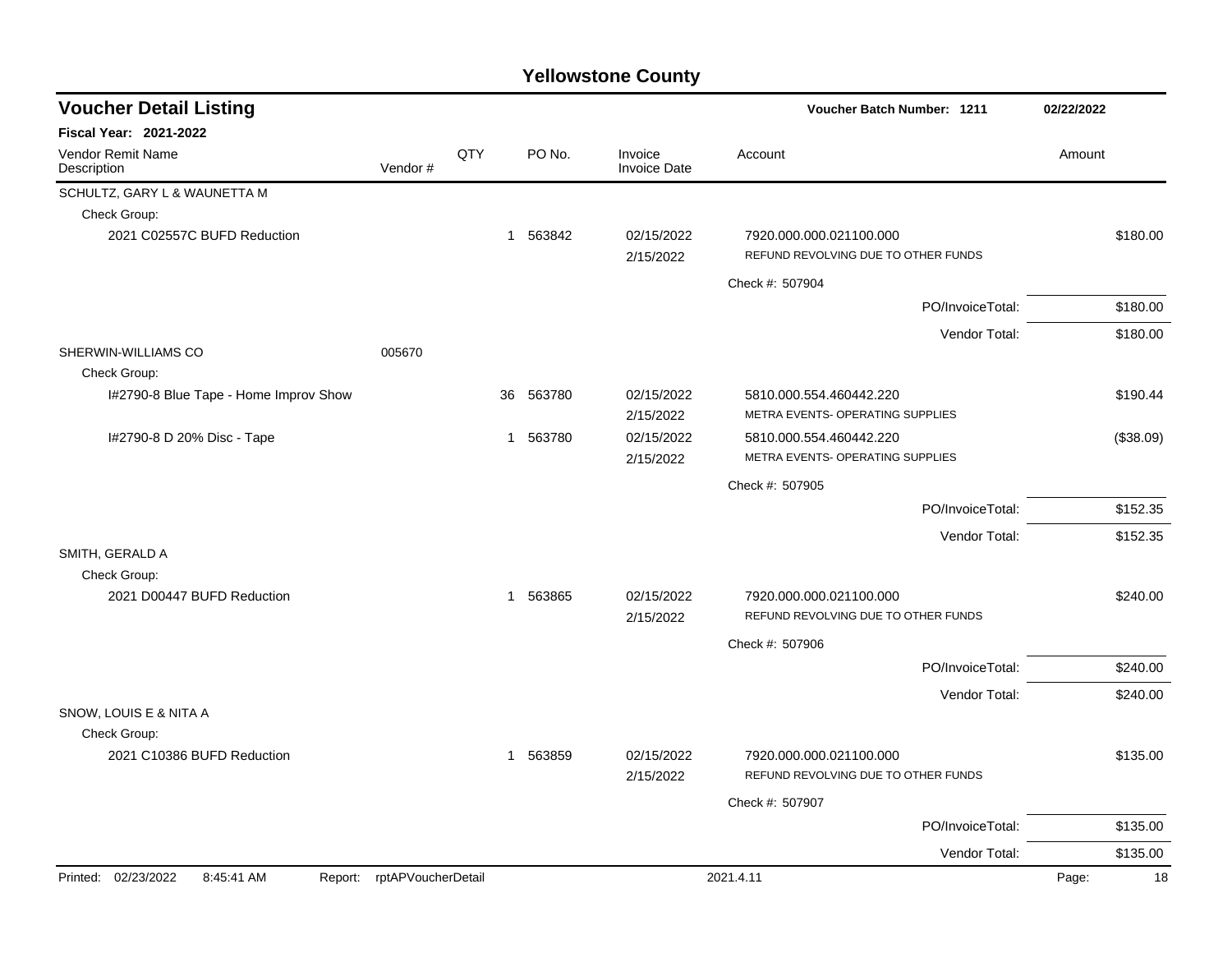| <b>Voucher Detail Listing</b>                   |                            |     |             |                                | Voucher Batch Number: 1211                                       |                  | 02/22/2022  |
|-------------------------------------------------|----------------------------|-----|-------------|--------------------------------|------------------------------------------------------------------|------------------|-------------|
| Fiscal Year: 2021-2022                          |                            |     |             |                                |                                                                  |                  |             |
| Vendor Remit Name<br>Description                | Vendor#                    | QTY | PO No.      | Invoice<br><b>Invoice Date</b> | Account                                                          |                  | Amount      |
| STARPLEX CORPORATION                            | 042999                     |     |             |                                |                                                                  |                  |             |
| Check Group:                                    |                            |     |             |                                |                                                                  |                  |             |
| I#51263 Ldg v Lame Deer 2/8-9/22 Cleaning       |                            |     | 1 563784    | 02/15/2022<br>2/15/2022        | 5810.000.554.460442.367<br>METRA EVENTS- JANITORIAL              |                  | \$3,251.70  |
|                                                 |                            |     |             |                                | Check #: 507908                                                  |                  |             |
|                                                 |                            |     |             |                                |                                                                  | PO/InvoiceTotal: | \$3,251.70  |
| Check Group:                                    |                            |     |             |                                |                                                                  |                  |             |
| I#51262 All State Wrestling Cleaning 2/10-13/22 |                            |     | 563803<br>1 | 2/15/2022                      | 5810.000.554.460442.367<br>METRA EVENTS- JANITORIAL              |                  | \$8,570.16  |
|                                                 |                            |     | 1 563803    | 2/15/2022<br>2/15/2022         |                                                                  |                  | \$491.70    |
| I#51265 Cleaning 2/8-9/22                       |                            |     |             | 2/15/2022                      | 5810.000.552.460442.367<br>METRA FACILITIES- JANITORIAL SERVICES |                  |             |
| 1#51264 Gun Show Cleaning 2/11-13/22            |                            |     | 563803<br>1 | 2/15/2022                      | 5810.000.554.460442.367                                          |                  | \$768.33    |
|                                                 |                            |     |             | 2/15/2022                      | METRA EVENTS- JANITORIAL                                         |                  |             |
|                                                 |                            |     |             |                                | Check #: 507908                                                  |                  |             |
|                                                 |                            |     |             |                                |                                                                  | PO/InvoiceTotal: | \$9,830.19  |
|                                                 |                            |     |             |                                |                                                                  | Vendor Total:    | \$13,081.89 |
| STATON, LARRY G                                 |                            |     |             |                                |                                                                  |                  |             |
| Check Group:                                    |                            |     |             |                                |                                                                  |                  |             |
| 2021 C07652 BUFD Reduction                      |                            |     | 1 563855    | 02/15/2022                     | 7920.000.000.021100.000                                          |                  | \$135.00    |
|                                                 |                            |     |             | 2/15/2022                      | REFUND REVOLVING DUE TO OTHER FUNDS                              |                  |             |
|                                                 |                            |     |             |                                | Check #: 507909                                                  |                  |             |
|                                                 |                            |     |             |                                |                                                                  | PO/InvoiceTotal: | \$135.00    |
|                                                 |                            |     |             |                                |                                                                  | Vendor Total:    | \$135.00    |
| SWENSON, RONALD D                               |                            |     |             |                                |                                                                  |                  |             |
| Check Group:                                    |                            |     |             |                                |                                                                  |                  |             |
| 2021 C11723 BUFD Reduction                      |                            |     | 1 563861    | 02/15/2022<br>2/15/2022        | 7920.000.000.021100.000<br>REFUND REVOLVING DUE TO OTHER FUNDS   |                  | \$80.00     |
|                                                 |                            |     |             |                                | Check #: 507910                                                  |                  |             |
|                                                 |                            |     |             |                                |                                                                  | PO/InvoiceTotal: | \$80.00     |
|                                                 |                            |     |             |                                |                                                                  | Vendor Total:    | \$80.00     |
| Printed: 02/23/2022<br>8:45:41 AM               | Report: rptAPVoucherDetail |     |             |                                | 2021.4.11                                                        |                  | 19<br>Page: |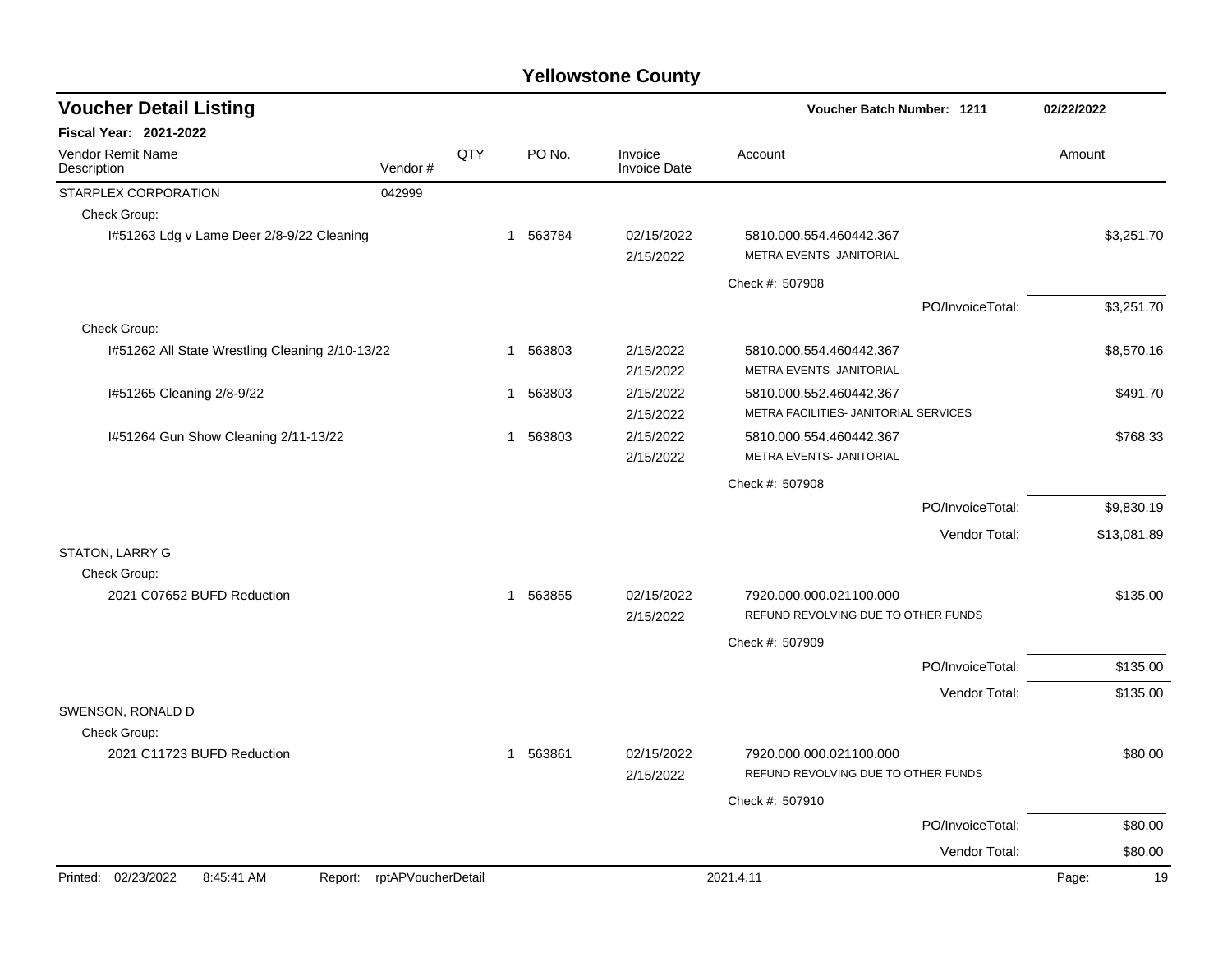| <b>Voucher Detail Listing</b>               |                            |     |          |                                | Voucher Batch Number: 1211                                       | 02/22/2022  |
|---------------------------------------------|----------------------------|-----|----------|--------------------------------|------------------------------------------------------------------|-------------|
| <b>Fiscal Year: 2021-2022</b>               |                            |     |          |                                |                                                                  |             |
| <b>Vendor Remit Name</b><br>Description     | Vendor#                    | QTY | PO No.   | Invoice<br><b>Invoice Date</b> | Account                                                          | Amount      |
| SYSCO FOOD SERVICES OF MT                   | 002390                     |     |          |                                |                                                                  |             |
| Check Group:                                |                            |     |          |                                |                                                                  |             |
| I#343648570 John Deer Imprv Bang 2/17/22    |                            |     | 1 563775 | 02/15/2022<br>2/15/2022        | 5810.000.553.460442.228<br>METRA CONCESSIONS- FOOD-CATERING      | \$2,521.44  |
| I#343648570 Conc Coffee & Canned Heat       |                            |     | 1 563775 | 02/15/2022<br>2/15/2022        | 5810.000.553.460442.220<br>METRA CONCESSIONS- OPERATING SUPPLIES | \$301.73    |
| I#343648569 Conc Food                       |                            |     | 1 563775 | 02/15/2022<br>2/15/2022        | 5810.000.553.460442.223<br>METRA CONCESSIONS- FOOD               | \$6,481.85  |
|                                             |                            |     |          |                                | Check #: 507911                                                  |             |
|                                             |                            |     |          |                                | PO/InvoiceTotal:                                                 | \$9,305.02  |
|                                             |                            |     |          |                                | Vendor Total:                                                    | \$9,305.02  |
| TESINSKY, RONALD L<br>Check Group:          |                            |     |          |                                |                                                                  |             |
| 2021 C02502 BUFD Reduction                  |                            |     | 1 563838 | 02/15/2022<br>2/15/2022        | 7920.000.000.021100.000<br>REFUND REVOLVING DUE TO OTHER FUNDS   | \$180.00    |
|                                             |                            |     |          |                                | Check #: 507912                                                  |             |
|                                             |                            |     |          |                                | PO/InvoiceTotal:                                                 | \$180.00    |
|                                             |                            |     |          |                                | Vendor Total:                                                    | \$180.00    |
| THIELEN, JOHN F                             | 048036                     |     |          |                                |                                                                  |             |
| Check Group:<br>2021 C02474B BUFD Reduction |                            |     | 1 563799 | 02/15/2022<br>2/15/2022        | 7920.000.000.021100.000<br>REFUND REVOLVING DUE TO OTHER FUNDS   | \$40.00     |
|                                             |                            |     |          |                                | Check #: 507913                                                  |             |
|                                             |                            |     |          |                                | PO/InvoiceTotal:                                                 | \$40.00     |
|                                             |                            |     |          |                                | Vendor Total:                                                    | \$40.00     |
| <b>TUCKER, SHAWN</b><br>Check Group:        |                            |     |          |                                |                                                                  |             |
| 2021 A27342 BUFD Reduction                  |                            |     | 1 563831 | 02/15/2022<br>2/15/2022        | 7920.000.000.021100.000<br>REFUND REVOLVING DUE TO OTHER FUNDS   | \$67.50     |
|                                             |                            |     |          |                                | Check #: 507914                                                  |             |
| Printed: 02/23/2022<br>8:45:41 AM           | Report: rptAPVoucherDetail |     |          |                                | 2021.4.11                                                        | 20<br>Page: |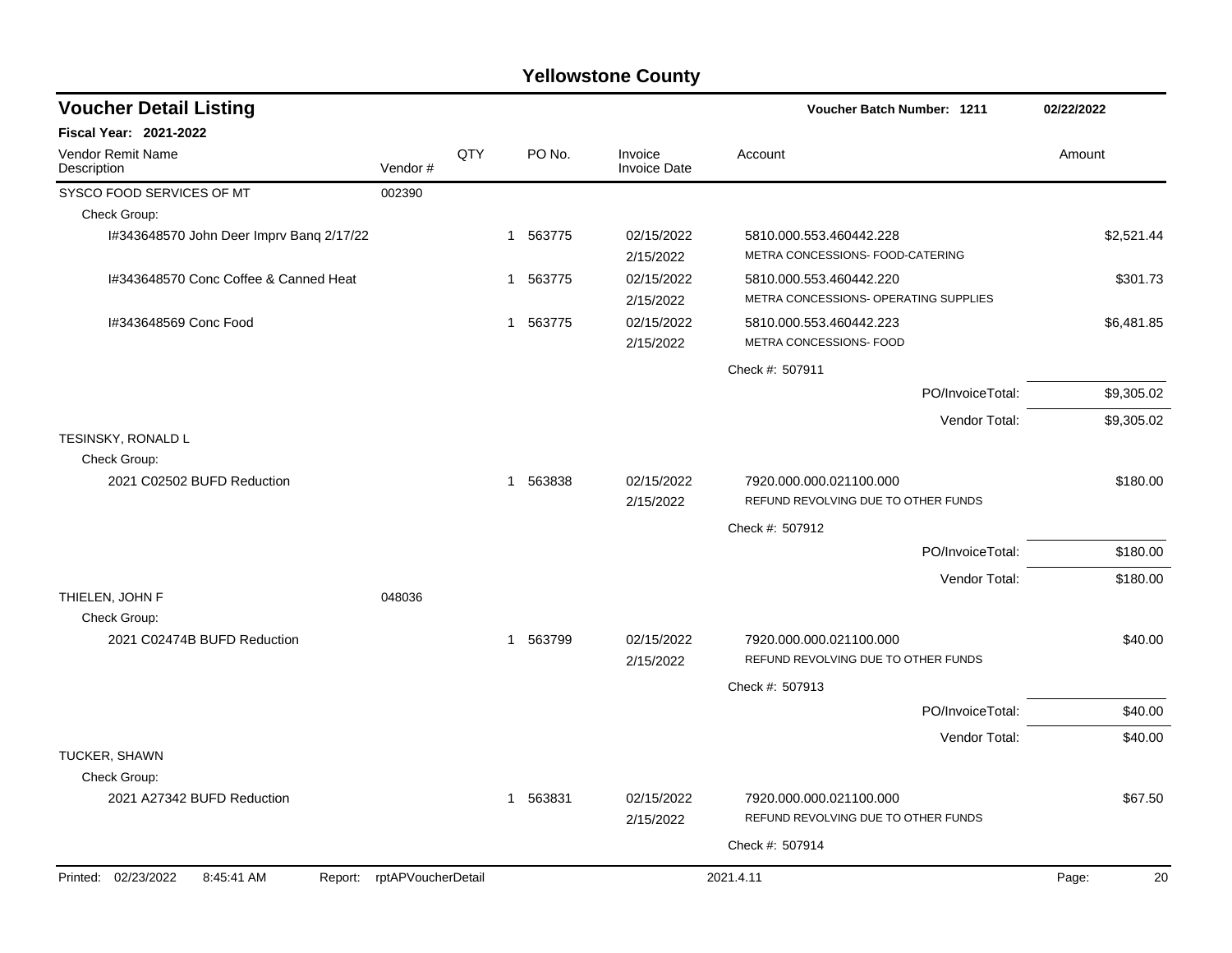| <b>Voucher Detail Listing</b>                                      |                               |     |                        |                         | Voucher Batch Number: 1211                                       | 02/22/2022 |          |
|--------------------------------------------------------------------|-------------------------------|-----|------------------------|-------------------------|------------------------------------------------------------------|------------|----------|
| <b>Fiscal Year: 2021-2022</b>                                      |                               |     |                        |                         |                                                                  |            |          |
| <b>Vendor Remit Name</b><br>Description                            | Vendor#                       | QTY | PO No.                 | Invoice<br>Invoice Date | Account                                                          | Amount     |          |
|                                                                    |                               |     |                        |                         | PO/InvoiceTotal:                                                 |            | \$67.50  |
|                                                                    |                               |     |                        |                         | Vendor Total:                                                    |            | \$67.50  |
| UNIVERSAL AWARDS                                                   | 006170                        |     |                        |                         |                                                                  |            |          |
| Check Group:                                                       |                               |     |                        |                         |                                                                  |            |          |
| I#263765 Name Tag - Groscop                                        |                               |     | 563781<br>1            | 02/15/2022<br>2/15/2022 | 5810.000.553.460442.220<br>METRA CONCESSIONS- OPERATING SUPPLIES |            | \$10.50  |
|                                                                    |                               |     |                        |                         | Check #: 507915                                                  |            |          |
|                                                                    |                               |     |                        |                         | PO/InvoiceTotal:                                                 |            | \$10.50  |
|                                                                    |                               |     |                        |                         | Vendor Total:                                                    |            | \$10.50  |
| <b>VERIZON WIRELESS</b>                                            |                               |     |                        |                         |                                                                  |            |          |
| Check Group:                                                       |                               |     |                        |                         |                                                                  |            |          |
| A#872222453-0001 I#9898949316; 2/7-3/6/22 CELL<br>PHONES ELECTIONS |                               |     | 1 563813               | 02/15/2022              | 1000.000.104.410600.345                                          |            | \$41.58  |
|                                                                    |                               |     |                        | 2/15/2022               | ELECTIONS- TELEPHONE & TECHNOLOGY                                |            |          |
| <b>CELL PHONES, TREASURERS</b>                                     |                               |     | 563813<br>1            | 02/15/2022              | 1000.000.113.410540.345                                          |            | \$41.58  |
|                                                                    |                               |     |                        | 2/15/2022               | TREASURER- TELEPHONE & TECHNOLOGY                                |            |          |
| <b>CELL PHONES INFORMATION SYSTEMS</b>                             |                               |     | 563813<br>1            | 02/15/2022              | 1000.000.115.410580.345                                          |            | \$487.67 |
|                                                                    |                               |     |                        | 2/15/2022               | IT- TELEPHONE & TECHNOLOGY                                       |            |          |
| CELL PHONES MIFI AIRCARDS - IT DEPT                                |                               |     | 563813<br>$\mathbf{1}$ | 02/15/2022              | 6060.000.608.500800.345                                          |            | \$80.02  |
|                                                                    |                               |     |                        | 2/15/2022               | TECHNOLOGY- TELEPHONE & TECHNOLOGY                               |            |          |
| CELL PHONES, JUSTICE COURT                                         |                               |     | 563813<br>1            | 02/15/2022              | 1000.000.121.410340.345                                          |            | \$41.58  |
|                                                                    |                               |     |                        | 2/15/2022               | JP- TELEPHONE & TECHNOLOGY                                       |            |          |
| CELL PHONES, DES                                                   |                               |     | 563813<br>1            | 02/15/2022              | 1000.000.124.420600.345                                          |            | \$281.70 |
|                                                                    |                               |     |                        | 2/15/2022               | DES- TELEPHONE & TECHNOLOGY                                      |            |          |
| CELL PHONES, FACILITIES                                            |                               |     | 563813<br>1            | 02/15/2022              | 1000.000.145.411200.345                                          |            | \$180.96 |
|                                                                    |                               |     |                        | 2/15/2022               | FACILITIES- TELEPHONE & TECHNOLOGY                               |            |          |
| CELL PHONES, PUBLIC WORKS                                          |                               |     | 563813<br>1            | 02/15/2022              | 2110.000.401.430200.345<br>ROAD- TELEPHONE & TECHNOLOGY          |            | \$359.43 |
|                                                                    |                               |     |                        | 2/15/2022               |                                                                  |            |          |
| <b>CELL PHONES, WEED</b>                                           |                               |     | 563813<br>1            | 02/15/2022              | 2140.000.403.431100.345<br>WEED- TELEPHONE & TECHNOLOGY          |            | \$66.03  |
|                                                                    |                               |     |                        | 2/15/2022               |                                                                  |            |          |
| 02/23/2022<br>Printed:<br>8:45:41 AM                               | Report:<br>rptAPVoucherDetail |     |                        |                         | 2021.4.11                                                        | Page:      | 21       |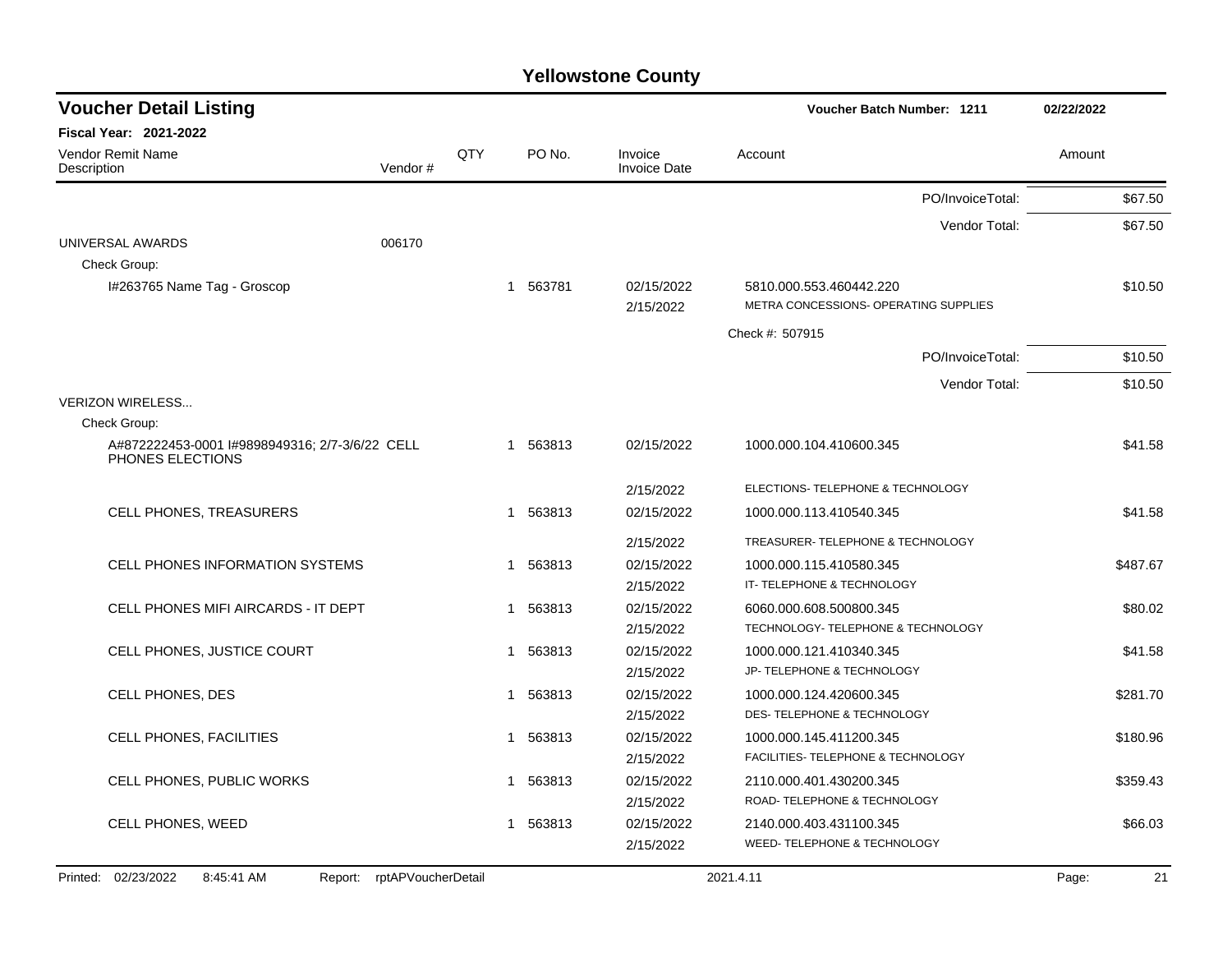| <b>Voucher Detail Listing</b>           |         |     |                        |                                | <b>Voucher Batch Number: 1211</b>                                        | 02/22/2022   |
|-----------------------------------------|---------|-----|------------------------|--------------------------------|--------------------------------------------------------------------------|--------------|
| <b>Fiscal Year: 2021-2022</b>           |         |     |                        |                                |                                                                          |              |
| <b>Vendor Remit Name</b><br>Description | Vendor# | QTY | PO No.                 | Invoice<br><b>Invoice Date</b> | Account                                                                  | Amount       |
| CELL PHONES, SHERIFFS Coroner           |         |     | 1 563813               | 02/15/2022<br>2/15/2022        | 2300.000.126.420800.345<br>CORONER-TELEPHONE & TECHNOLOGY                | (\$126.96)   |
| CELL PHONES, SHERIFFS Admin             |         |     | 563813<br>1            | 02/15/2022<br>2/15/2022        | 2300.000.130.420110.345<br>ADMIN- TELEPHONE & TECHNOLOGY                 | (\$160.90)   |
| <b>CELL PHONES, SHERIFFS Detectives</b> |         |     | 1 563813               | 02/15/2022<br>2/15/2022        | 2300.000.131.420140.345<br>DETECTIVES-TELEPHONE & TECHNOLOGY             | $(\$300.91)$ |
| CELL PHONES, SHERIFFS Patrol            |         |     | 1 563813               | 02/15/2022<br>2/15/2022        | 2300.000.132.420150.345<br>PATROL- TELEPHONE & TECHNOLOGY                | $(\$509.44)$ |
| CELL PHONES, SHERIFFS Civil             |         |     | 1 563813               | 02/15/2022<br>2/15/2022        | 2300.000.133.420160.345<br>CIVIL- TELEPHONE & TECHNOLOGY                 | (\$92.68)    |
| CELL PHONES, SHERIFF Detention          |         |     | 1 563813               | 02/15/2022<br>2/15/2022        | 2300.000.136.420200.345<br>DETENTION- TELEPHONE & TECHNOLOGY             | (\$351.00)   |
| CELL PHONES, SHERIFF Animal Control     |         |     | 1 563813               | 02/15/2022<br>2/15/2022        | 2300.000.137.440600.345<br>ANIMAL CONTROL- TELEPHONE & TECHNOLOGY        | (\$40.31)    |
| CELL PHONES, ATTORNEYS                  |         |     | 1 563813               | 02/15/2022<br>2/15/2022        | 2301.000.122.411100.345<br>ATTORNEY- TELEPHONE & TECHNOLOGY              | \$60.18      |
| CELL PHONES, ATTORNEYS VW               |         |     | 1 563813               | 02/15/2022<br>2/15/2022        | 2915.000.279.420011.220<br>VWP AT37/AT35- OPERATING SUPPLIES             | \$332.64     |
| <b>CELL PHONES, Youth Services</b>      |         |     | 1 563813               | 02/15/2022<br>2/15/2022        | 2399.000.235.420250.345<br>YSC-TELEPHONE & TECHNOLOGY                    | \$41.58      |
| CELL PHONES, Youth Services             |         |     | 1 563813               | 02/15/2022<br>2/15/2022        | 2399.000.235.420253.345<br>FAMILY STABIL- TELEPHONE & TECHNOLOGY         | \$83.16      |
| CELL PHONES; METRA Admin                |         |     | 563813<br>$\mathbf{1}$ | 02/15/2022<br>2/15/2022        | 5810.000.551.460442.345<br><b>METRA ADMIN- PHONE &amp; LONG DISTANCE</b> | \$83.16      |
| <b>CELL PHONES: METRA Facilities</b>    |         | 1   | 563813                 | 02/15/2022<br>2/15/2022        | 5810.000.552.460442.345<br>METRA FACILITIES- PHONE                       | \$250.32     |
| <b>CELL PHONES - METRA Concessions</b>  |         |     | 1 563813               | 02/15/2022<br>2/15/2022        | 5810.000.553.460442.345<br>METRA CONCESSIONS- PHONE                      | \$114.74     |
| <b>CELL PHONES-IT/GIS</b>               |         |     | 563813                 | 02/15/2022<br>2/15/2022        | 6040.000.400.500300.345<br>GIS-TELEPHONE & TECHNOLOGY                    | \$31.58      |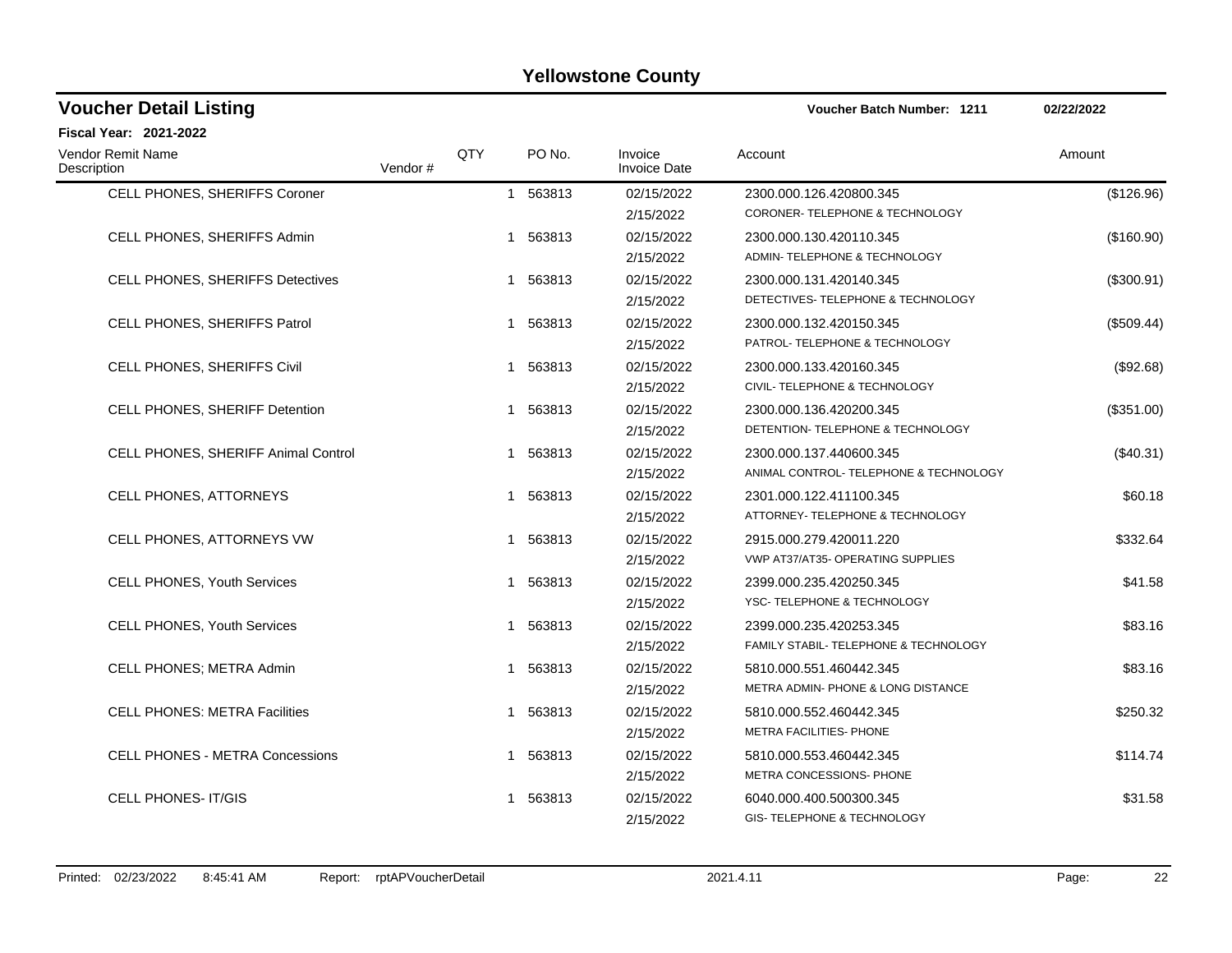|                                   |                            |     |             | <b>Yellowstone County</b>      |                                                                |             |  |
|-----------------------------------|----------------------------|-----|-------------|--------------------------------|----------------------------------------------------------------|-------------|--|
| <b>Voucher Detail Listing</b>     |                            |     |             |                                | <b>Voucher Batch Number: 1211</b>                              | 02/22/2022  |  |
| <b>Fiscal Year: 2021-2022</b>     |                            |     |             |                                |                                                                |             |  |
| Vendor Remit Name<br>Description  | Vendor#                    | QTY | PO No.      | Invoice<br><b>Invoice Date</b> | Account                                                        | Amount      |  |
| SHERIFFS OFFICE MDT Transfered In |                            |     | 1 563813    | 02/15/2022                     | 2300.000.132.420150.368                                        | (\$23.22)   |  |
|                                   |                            |     |             | 2/15/2022                      | PATROL- SOFTWARE/HARDWARE MAINT                                |             |  |
|                                   |                            |     |             |                                | Check #: 507916                                                |             |  |
|                                   |                            |     |             |                                | PO/InvoiceTotal:                                               | \$972.49    |  |
|                                   |                            |     |             |                                | Vendor Total:                                                  | \$972.49    |  |
| <b>VICTORY SUPPLY INC</b>         |                            |     |             |                                |                                                                |             |  |
| Check Group:                      |                            |     |             |                                |                                                                |             |  |
| i#0060671 BLK NITRILE GLOVES      |                            |     | 563824<br>1 | 02/15/2022<br>2/15/2022        | 2300.000.136.420200.220<br>DETENTION- OPERATING SUPPLIES       | \$3,448.50  |  |
| 1#0060614 BLK NITRILE GLOVES      |                            |     | 563824<br>1 | 02/15/2022                     | 2300.000.136.420200.220                                        | \$1,149.50  |  |
|                                   |                            |     |             | 2/15/2022                      | <b>DETENTION- OPERATING SUPPLIES</b>                           |             |  |
|                                   |                            |     |             |                                | Check #: 507917                                                |             |  |
|                                   |                            |     |             |                                | PO/InvoiceTotal:                                               | \$4,598.00  |  |
|                                   |                            |     |             |                                | Vendor Total:                                                  | \$4,598.00  |  |
| VILLA, CAROLYN M                  |                            |     |             |                                |                                                                |             |  |
| Check Group:                      |                            |     |             |                                |                                                                |             |  |
| 2021 C09543 BUFD Reduction        |                            |     | 1 563857    | 02/15/2022<br>2/15/2022        | 7920.000.000.021100.000<br>REFUND REVOLVING DUE TO OTHER FUNDS | \$360.00    |  |
|                                   |                            |     |             |                                | Check #: 507918                                                |             |  |
|                                   |                            |     |             |                                | PO/InvoiceTotal:                                               | \$360.00    |  |
|                                   |                            |     |             |                                | Vendor Total:                                                  | \$360.00    |  |
| <b>WAGENMAN, NANCY</b>            |                            |     |             |                                |                                                                |             |  |
| Check Group:                      |                            |     |             |                                |                                                                |             |  |
| 2021 C12164 BUFD Reduction        |                            |     | 1 563820    | 02/15/2022<br>2/15/2022        | 7920.000.000.021100.000<br>REFUND REVOLVING DUE TO OTHER FUNDS | \$135.00    |  |
|                                   |                            |     |             |                                | Check #: 507919                                                |             |  |
|                                   |                            |     |             |                                | PO/InvoiceTotal:                                               | \$135.00    |  |
|                                   |                            |     |             |                                | Vendor Total:                                                  | \$135.00    |  |
| WALL, HELEN<br>Check Group:       |                            |     |             |                                |                                                                |             |  |
| Printed: 02/23/2022<br>8:45:41 AM | Report: rptAPVoucherDetail |     |             |                                | 2021.4.11                                                      | Page:<br>23 |  |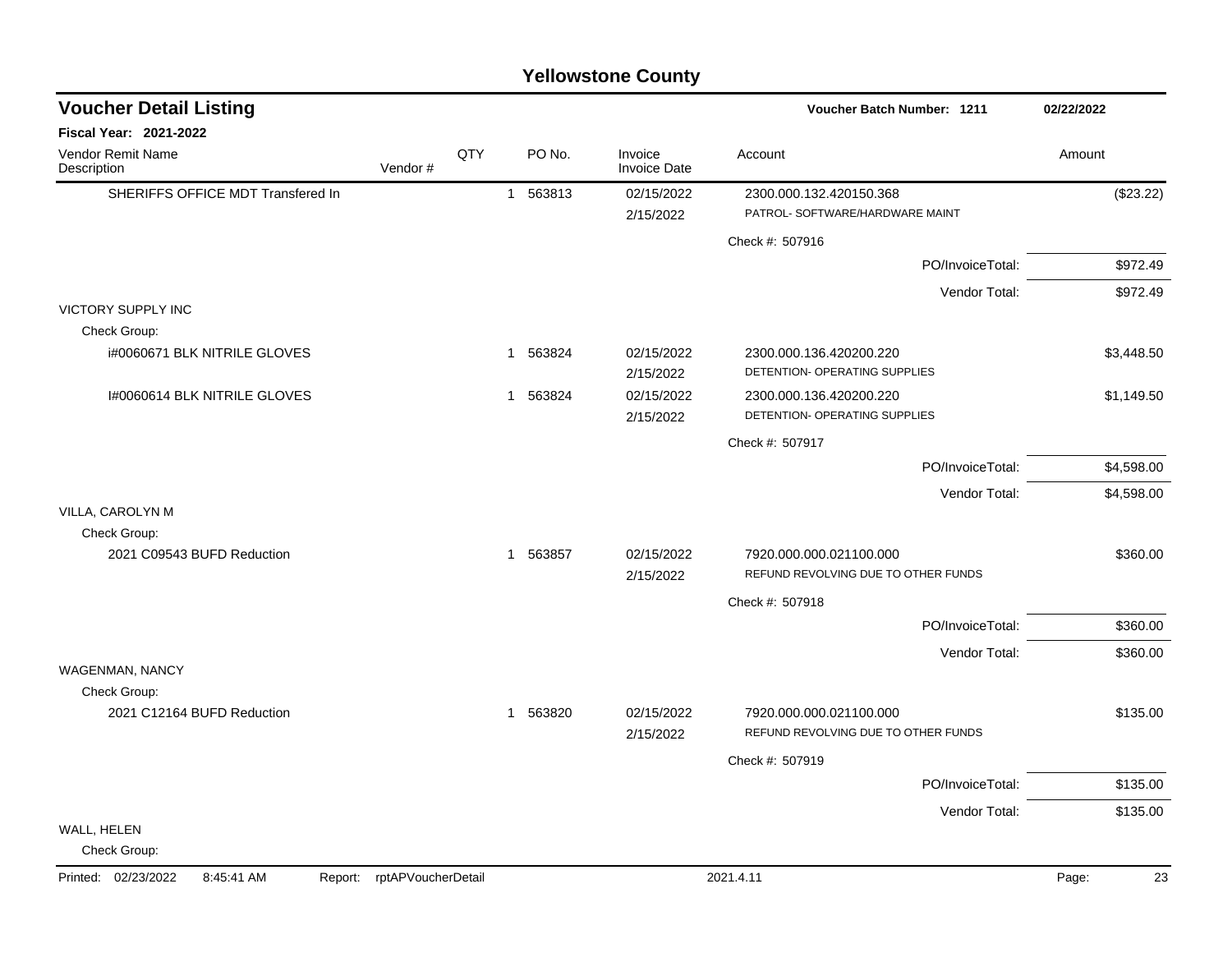| <b>Yellowstone County</b> |  |
|---------------------------|--|
|---------------------------|--|

| QTY<br>PO No.<br>Invoice<br>Account<br>Amount<br>Vendor#<br><b>Invoice Date</b><br>2021 A25769 BUFD Reduction<br>1 563830<br>02/15/2022<br>7920.000.000.021100.000<br>\$180.00<br>REFUND REVOLVING DUE TO OTHER FUNDS<br>2/15/2022<br>Check #: 507920<br>PO/InvoiceTotal:<br>\$180.00<br>\$180.00<br>Vendor Total:<br>Check Group:<br>2021 C00211 BUFD Reduction<br>1 563833<br>02/15/2022<br>7920.000.000.021100.000<br>\$200.00<br>REFUND REVOLVING DUE TO OTHER FUNDS<br>2/15/2022<br>Check #: 507921<br>PO/InvoiceTotal:<br>\$200.00<br>Vendor Total:<br>\$200.00<br>Check Group:<br>2021 C06076 BUFD Reduction<br>1 563811<br>02/15/2022<br>7920.000.000.021100.000<br>\$180.00<br>REFUND REVOLVING DUE TO OTHER FUNDS<br>2/15/2022<br>Check #: 507922<br>\$180.00<br>PO/InvoiceTotal:<br>Vendor Total:<br>\$180.00<br>048288<br>Check Group:<br>2021 C00292A BUFD Reduction<br>563800<br>02/15/2022<br>\$45.00<br>7920.000.000.021100.000<br>1<br>REFUND REVOLVING DUE TO OTHER FUNDS<br>2/15/2022<br>Check #: 507923<br>PO/InvoiceTotal:<br>\$45.00<br>Vendor Total:<br>\$45.00<br>WILCOX, DEBRA<br>Check Group:<br>\$120.00<br>2021 D00853 BUFD Reduction<br>563866<br>02/15/2022<br>7920.000.000.021100.000<br>1<br>REFUND REVOLVING DUE TO OTHER FUNDS<br>2/15/2022<br>Report: rptAPVoucherDetail | <b>Voucher Detail Listing</b>     |  |  | <b>Voucher Batch Number: 1211</b> | 02/22/2022  |  |
|-------------------------------------------------------------------------------------------------------------------------------------------------------------------------------------------------------------------------------------------------------------------------------------------------------------------------------------------------------------------------------------------------------------------------------------------------------------------------------------------------------------------------------------------------------------------------------------------------------------------------------------------------------------------------------------------------------------------------------------------------------------------------------------------------------------------------------------------------------------------------------------------------------------------------------------------------------------------------------------------------------------------------------------------------------------------------------------------------------------------------------------------------------------------------------------------------------------------------------------------------------------------------------------------------------------|-----------------------------------|--|--|-----------------------------------|-------------|--|
|                                                                                                                                                                                                                                                                                                                                                                                                                                                                                                                                                                                                                                                                                                                                                                                                                                                                                                                                                                                                                                                                                                                                                                                                                                                                                                             | Fiscal Year: 2021-2022            |  |  |                                   |             |  |
|                                                                                                                                                                                                                                                                                                                                                                                                                                                                                                                                                                                                                                                                                                                                                                                                                                                                                                                                                                                                                                                                                                                                                                                                                                                                                                             | Vendor Remit Name<br>Description  |  |  |                                   |             |  |
|                                                                                                                                                                                                                                                                                                                                                                                                                                                                                                                                                                                                                                                                                                                                                                                                                                                                                                                                                                                                                                                                                                                                                                                                                                                                                                             |                                   |  |  |                                   |             |  |
|                                                                                                                                                                                                                                                                                                                                                                                                                                                                                                                                                                                                                                                                                                                                                                                                                                                                                                                                                                                                                                                                                                                                                                                                                                                                                                             |                                   |  |  |                                   |             |  |
|                                                                                                                                                                                                                                                                                                                                                                                                                                                                                                                                                                                                                                                                                                                                                                                                                                                                                                                                                                                                                                                                                                                                                                                                                                                                                                             |                                   |  |  |                                   |             |  |
|                                                                                                                                                                                                                                                                                                                                                                                                                                                                                                                                                                                                                                                                                                                                                                                                                                                                                                                                                                                                                                                                                                                                                                                                                                                                                                             |                                   |  |  |                                   |             |  |
|                                                                                                                                                                                                                                                                                                                                                                                                                                                                                                                                                                                                                                                                                                                                                                                                                                                                                                                                                                                                                                                                                                                                                                                                                                                                                                             | <b>WALLACE, THOMAS</b>            |  |  |                                   |             |  |
|                                                                                                                                                                                                                                                                                                                                                                                                                                                                                                                                                                                                                                                                                                                                                                                                                                                                                                                                                                                                                                                                                                                                                                                                                                                                                                             |                                   |  |  |                                   |             |  |
|                                                                                                                                                                                                                                                                                                                                                                                                                                                                                                                                                                                                                                                                                                                                                                                                                                                                                                                                                                                                                                                                                                                                                                                                                                                                                                             |                                   |  |  |                                   |             |  |
|                                                                                                                                                                                                                                                                                                                                                                                                                                                                                                                                                                                                                                                                                                                                                                                                                                                                                                                                                                                                                                                                                                                                                                                                                                                                                                             |                                   |  |  |                                   |             |  |
|                                                                                                                                                                                                                                                                                                                                                                                                                                                                                                                                                                                                                                                                                                                                                                                                                                                                                                                                                                                                                                                                                                                                                                                                                                                                                                             |                                   |  |  |                                   |             |  |
|                                                                                                                                                                                                                                                                                                                                                                                                                                                                                                                                                                                                                                                                                                                                                                                                                                                                                                                                                                                                                                                                                                                                                                                                                                                                                                             | WATTERS, MARYBELLE                |  |  |                                   |             |  |
|                                                                                                                                                                                                                                                                                                                                                                                                                                                                                                                                                                                                                                                                                                                                                                                                                                                                                                                                                                                                                                                                                                                                                                                                                                                                                                             |                                   |  |  |                                   |             |  |
|                                                                                                                                                                                                                                                                                                                                                                                                                                                                                                                                                                                                                                                                                                                                                                                                                                                                                                                                                                                                                                                                                                                                                                                                                                                                                                             |                                   |  |  |                                   |             |  |
|                                                                                                                                                                                                                                                                                                                                                                                                                                                                                                                                                                                                                                                                                                                                                                                                                                                                                                                                                                                                                                                                                                                                                                                                                                                                                                             |                                   |  |  |                                   |             |  |
|                                                                                                                                                                                                                                                                                                                                                                                                                                                                                                                                                                                                                                                                                                                                                                                                                                                                                                                                                                                                                                                                                                                                                                                                                                                                                                             |                                   |  |  |                                   |             |  |
|                                                                                                                                                                                                                                                                                                                                                                                                                                                                                                                                                                                                                                                                                                                                                                                                                                                                                                                                                                                                                                                                                                                                                                                                                                                                                                             | WHITE, NANETTE                    |  |  |                                   |             |  |
|                                                                                                                                                                                                                                                                                                                                                                                                                                                                                                                                                                                                                                                                                                                                                                                                                                                                                                                                                                                                                                                                                                                                                                                                                                                                                                             |                                   |  |  |                                   |             |  |
|                                                                                                                                                                                                                                                                                                                                                                                                                                                                                                                                                                                                                                                                                                                                                                                                                                                                                                                                                                                                                                                                                                                                                                                                                                                                                                             |                                   |  |  |                                   |             |  |
|                                                                                                                                                                                                                                                                                                                                                                                                                                                                                                                                                                                                                                                                                                                                                                                                                                                                                                                                                                                                                                                                                                                                                                                                                                                                                                             |                                   |  |  |                                   |             |  |
|                                                                                                                                                                                                                                                                                                                                                                                                                                                                                                                                                                                                                                                                                                                                                                                                                                                                                                                                                                                                                                                                                                                                                                                                                                                                                                             |                                   |  |  |                                   |             |  |
|                                                                                                                                                                                                                                                                                                                                                                                                                                                                                                                                                                                                                                                                                                                                                                                                                                                                                                                                                                                                                                                                                                                                                                                                                                                                                                             |                                   |  |  |                                   |             |  |
|                                                                                                                                                                                                                                                                                                                                                                                                                                                                                                                                                                                                                                                                                                                                                                                                                                                                                                                                                                                                                                                                                                                                                                                                                                                                                                             |                                   |  |  |                                   |             |  |
|                                                                                                                                                                                                                                                                                                                                                                                                                                                                                                                                                                                                                                                                                                                                                                                                                                                                                                                                                                                                                                                                                                                                                                                                                                                                                                             |                                   |  |  |                                   |             |  |
|                                                                                                                                                                                                                                                                                                                                                                                                                                                                                                                                                                                                                                                                                                                                                                                                                                                                                                                                                                                                                                                                                                                                                                                                                                                                                                             | Printed: 02/23/2022<br>8:45:41 AM |  |  | 2021.4.11                         | 24<br>Page: |  |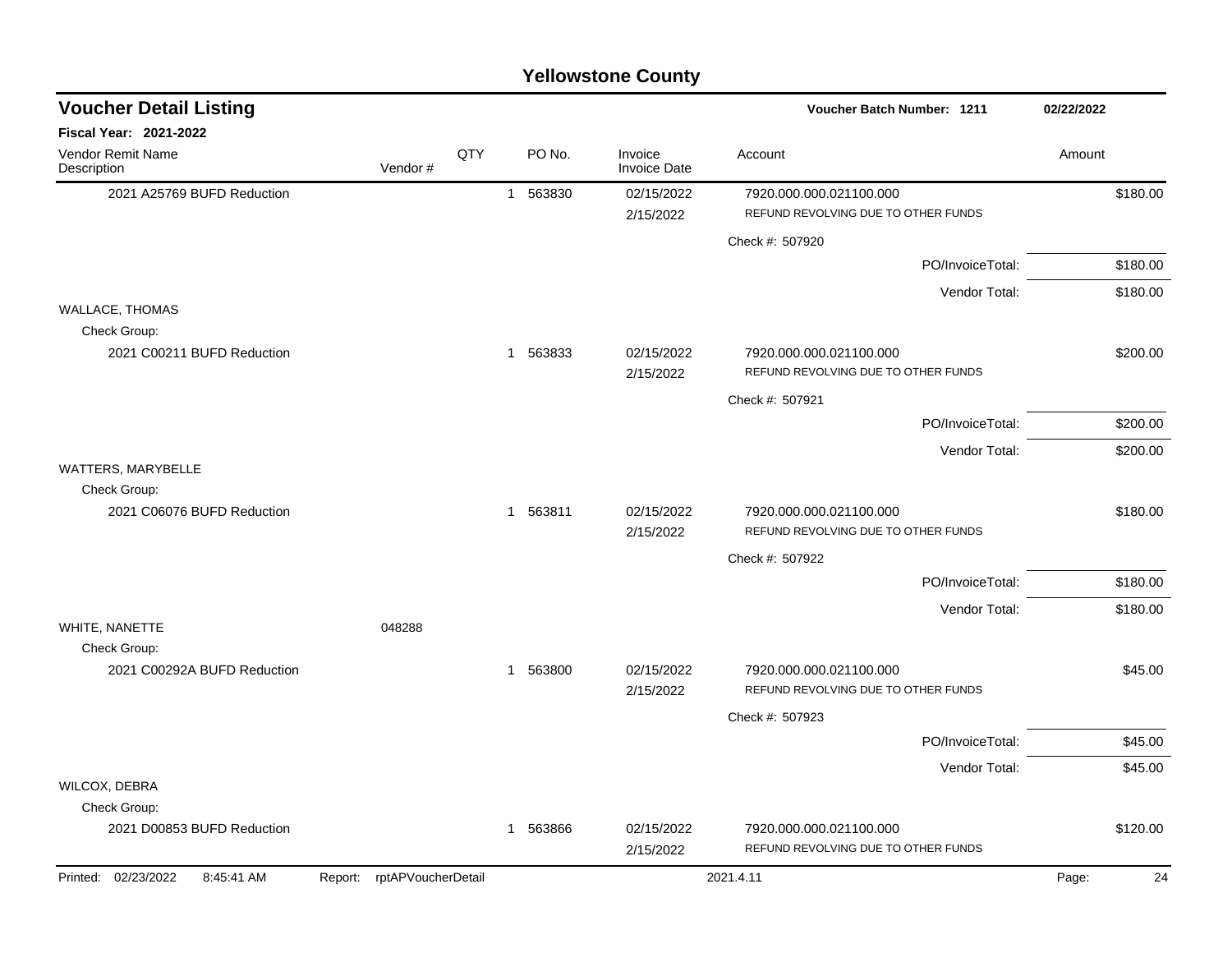| <b>Voucher Detail Listing</b>                       |                            |     |          |        |                                | Voucher Batch Number: 1211                                     |                  | 02/22/2022  |  |
|-----------------------------------------------------|----------------------------|-----|----------|--------|--------------------------------|----------------------------------------------------------------|------------------|-------------|--|
| Fiscal Year: 2021-2022                              |                            |     |          |        |                                |                                                                |                  |             |  |
| Vendor Remit Name<br>Description                    | Vendor#                    | QTY |          | PO No. | Invoice<br><b>Invoice Date</b> | Account                                                        |                  | Amount      |  |
|                                                     |                            |     |          |        |                                | Check #: 507924                                                |                  |             |  |
|                                                     |                            |     |          |        |                                |                                                                | PO/InvoiceTotal: | \$120.00    |  |
|                                                     |                            |     |          |        |                                |                                                                | Vendor Total:    | \$120.00    |  |
| WILCOXSON'S, INC.                                   |                            |     |          |        |                                |                                                                |                  |             |  |
| Check Group:<br>I#910320 Fudge Bars                 |                            |     | 24       | 563786 | 02/15/2022<br>2/15/2022        | 5810.000.553.460442.223<br>METRA CONCESSIONS- FOOD             |                  | \$168.00    |  |
|                                                     |                            |     |          |        |                                | Check #: 507925                                                |                  |             |  |
|                                                     |                            |     |          |        |                                |                                                                | PO/InvoiceTotal: | \$168.00    |  |
|                                                     |                            |     |          |        |                                |                                                                | Vendor Total:    | \$168.00    |  |
| WILSON, WILLIAM A                                   |                            |     |          |        |                                |                                                                |                  |             |  |
| Check Group:<br>2021 C03623 BUFD Reduction          |                            |     | 1 563843 |        | 02/15/2022                     | 7920.000.000.021100.000                                        |                  | \$120.00    |  |
|                                                     |                            |     |          |        | 2/15/2022                      | REFUND REVOLVING DUE TO OTHER FUNDS                            |                  |             |  |
|                                                     |                            |     |          |        |                                | Check #: 507926                                                |                  |             |  |
|                                                     |                            |     |          |        |                                |                                                                | PO/InvoiceTotal: | \$120.00    |  |
|                                                     |                            |     |          |        |                                |                                                                | Vendor Total:    | \$120.00    |  |
| WISE, MARILYN                                       |                            |     |          |        |                                |                                                                |                  |             |  |
| Check Group:                                        |                            |     |          |        |                                |                                                                |                  |             |  |
| 2021 C03645 BUFD Reduction                          |                            |     | 1 563844 |        | 02/15/2022<br>2/15/2022        | 7920.000.000.021100.000<br>REFUND REVOLVING DUE TO OTHER FUNDS |                  | \$100.00    |  |
|                                                     |                            |     |          |        |                                | Check #: 507927                                                |                  |             |  |
|                                                     |                            |     |          |        |                                |                                                                | PO/InvoiceTotal: | \$100.00    |  |
|                                                     |                            |     |          |        |                                |                                                                | Vendor Total:    | \$100.00    |  |
| WW GRAINGER                                         |                            |     |          |        |                                |                                                                |                  |             |  |
| Check Group:<br>I#9205100663 Drain Cleaning Machine |                            |     | 1 563785 |        | 02/15/2022                     | 5811.000.552.460442.369                                        |                  | \$725.32    |  |
|                                                     |                            |     |          |        | 2/15/2022                      | FACILITIES- BUILDING REPAIRS                                   |                  |             |  |
|                                                     |                            |     |          |        |                                | Check #: 507928                                                |                  |             |  |
|                                                     |                            |     |          |        |                                |                                                                |                  |             |  |
| Printed: 02/23/2022<br>8:45:41 AM                   | Report: rptAPVoucherDetail |     |          |        |                                | 2021.4.11                                                      |                  | 25<br>Page: |  |